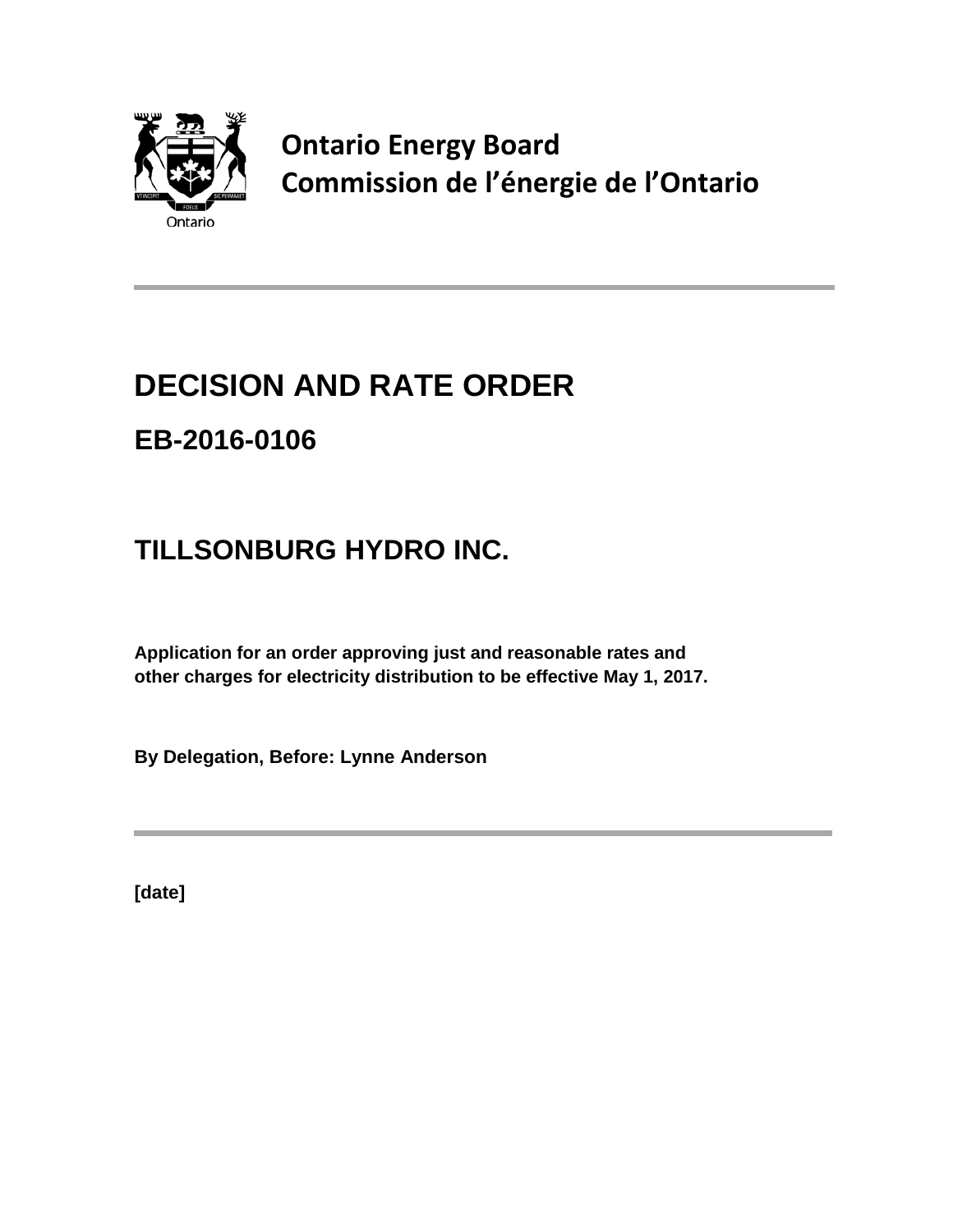## **1 INTRODUCTION AND SUMMARY**

This is the Decision and Rate Order (Decision) for Tillsonburg Hydro Inc.'s Incentive Regulation Mechanism (IRM) application for 2017 rates.

Tillsonburg Hydro Inc. (Tillsonburg Hydro) serves about 7,000 mostly residential and commercial electricity customers in Town of Tillsonburg. The company is seeking the Ontario Energy Board's approval for the rates it charges to distribute electricity to its customers, as is required of licenced and rate-regulated distributors in Ontario.

Distributors may choose one of three Ontario Energy Board (OEB) rate-setting methods. When not applying to establish its rates through a cost of service application, a distributor may apply to adjust its rates through a Price Cap Incentive Rate-Setting (Price Cap IR) change or an Annual Incentive Rate-Setting Index (Annual IR Index) change. Tillsonburg Hydro has selected the Annual IR Index to set rates for 2017. The Annual IR Index is based on inflation less the OEB's highest stretch factor assessment of a distributor's efficiency.

Tillsonburg Hydro filed an IRM application with the OEB on November 7, 2016 to seek approval for changes to its distribution rates to be effective May 1, 2017. Tillsonburg Hydro last appeared before the OEB with a cost of service rebasing application for 2013 rates in the EB-2012-0168 proceeding.

The OEB addresses the following issues with respect to Tillsonburg Hydro's IRM application in this Decision.

- Price Cap Adjustment
- Regulatory Charges
- Retail Transmission Service Rates
- Group 1 Deferral and Variance Accounts
- Residential Rate Design
- Implementation and Order

Tillsonburg Hydro selected the Annual IR Index option to adjust its distribution rates in 2017.

The Annual Index allows for a mechanistic adjustment to rates based on the OEB's industry-specific inflation and an adjustment to incent productivity. In accodance with the OEB-approved parameters for 2017, Tillsonburg Hydro applied for an increase of 1.3%. The 1.3% applies to distribution rates (fixed and variable charges) uniformly across all customer classes; it does not apply to the rates listed in Schedule B.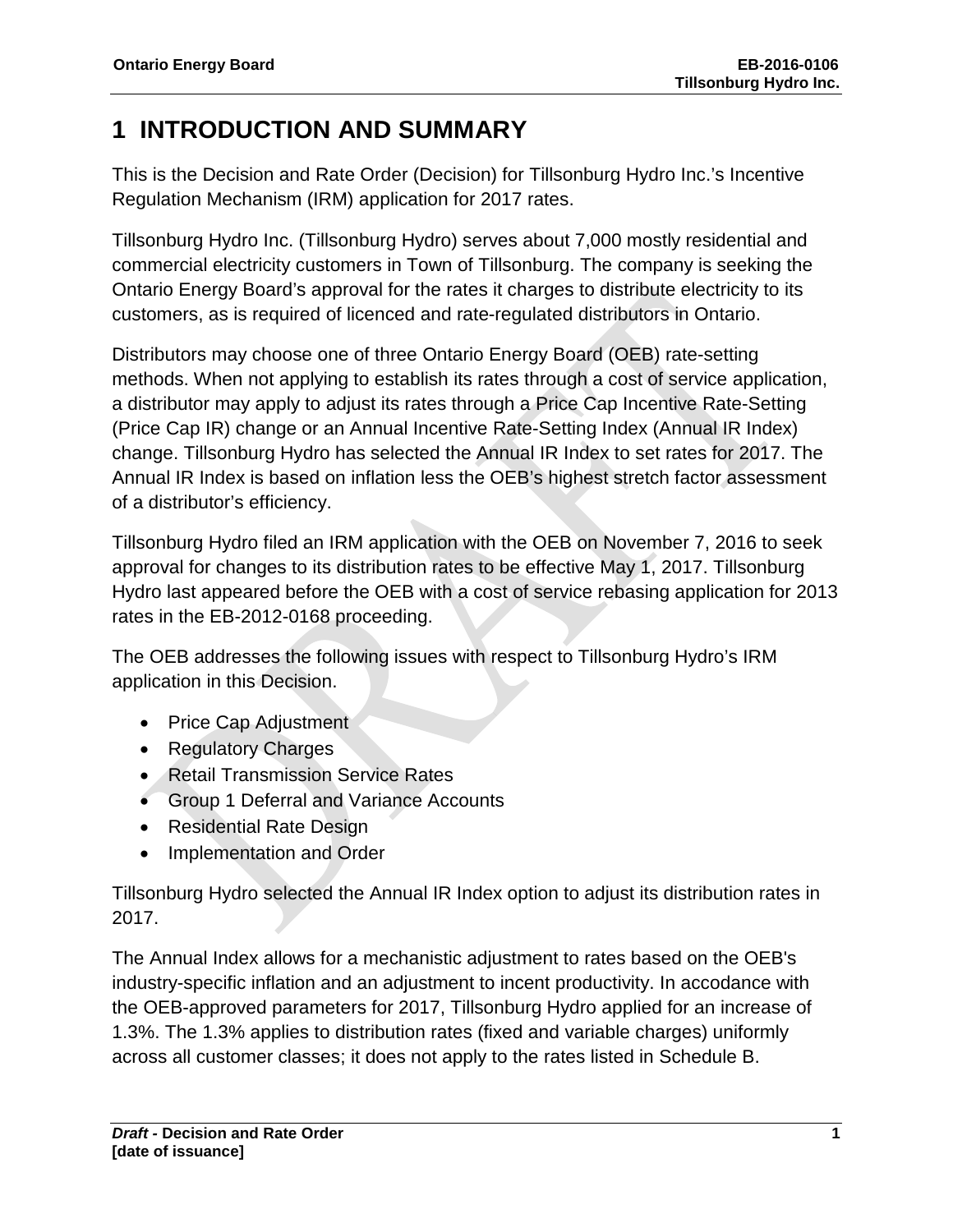Tillsonburg Hydro also applied to change the composition of its distribution service rates. Residential distribution service rates currently include a fixed monthly charge and a variable usage charge. Last year, the OEB issued a policy to transition these rates to a fully fixed structure over a four-year period beginning in 20[1](#page-2-0)6.<sup>1</sup> Accordingly, the fixed monthly charge for 2017 has once again been adjusted upward in this Decision by more than the mechanistic adjustment alone. The variable usage rate is commensurately lower. This policy change does not affect the total revenue that distributors collect from residential customers.

This Decision on Tillsonburg Hydro's IRM application will result in a monthly bill decrease of \$2.90 for a residential customer consuming 750 kWh.

The OEB approves the adjustments made to Tillsonburg Hydro's application, and the associated rates calculated, as a result of this proceeding.

## **2 THE PROCESS**

Tillsonburg Hydro filed an application with the OEB on November 7, 2016 under section 78 of the OEB Act and under the OEB's Chapter 3 Filing Requirements for Incentive Rate-Setting Applications seeking approval for changes to its electricity distribution rates to be effective May 1, 2017.

The OEB follows a standard, streamlined process for IRM applications such as the Annual IR Index plan. This Decision is being issued by delegated authority under section 6 of the *Ontario Energy Board Act, 1998*.

The OEB first prepares a rate model that includes information from past proceedings and annual reporting requirements. The distributor then reviews and updates the model and includes it with its application.

Tillsonburg Hydro's IRM application was supported by written evidence and a completed rate model. Questions were asked and answers were provided by Tillsonburg Hydro through emails and phone calls. Based on this information, a decision was drafted and provided to Tillsonburg Hydro on February 14, 2017. Tillsonburg Hydro was given the opportunity to provide its comments on the draft for consideration prior to the OEB issuing this Decision.

<span id="page-2-0"></span><sup>1</sup> Board Policy: A New Distribution Rate Design for Residential Electricity Customers, EB-2012-0410, April 2, 2015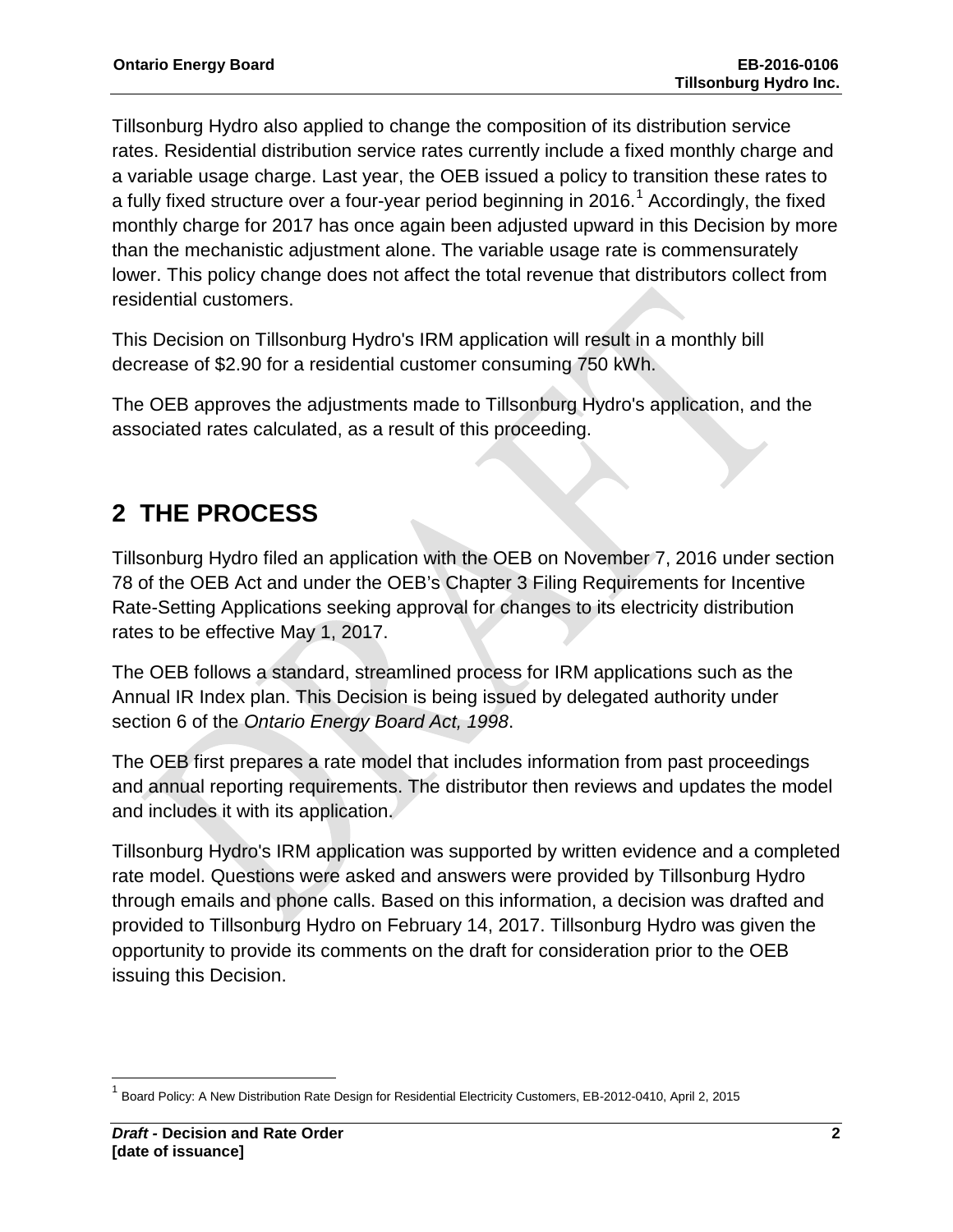## **3 ORGANIZATION OF THE DECISION**

The OEB has organized this Decision into sections to reflect the issues that were considered in making its findings. $^2$  $^2$  Each section outlines the OEB's reasons for approving or denying the proposals included in the application and affecting 2017 rates. The last section addresses the steps to implement the final rates that flow from this Decision.

## **4 PRICE CAP ADJUSTMENT**

The price cap adjustment follows an OEB-approved formula that includes annually updated components for inflation and the OEB's expectations of efficiency and productivity gains. [3](#page-3-1) The formula is an *inflation minus X-factor* rate adjustment, which is intended to incent innovation and efficiency. The OEB has set the inflation factor for 2017 rates at 1.9% based on its established formula.<sup>[4](#page-3-2)</sup>

The X-factors for individual distributors have two parts: a productivity element established from a historical analysis of industry cost performance; and a stretch factor based on a distributor's efficiency relative to its expected costs. Subtracting the X-factor from inflation ensures that rates decline in real, constant-dollar terms, providing distributors an incentive to improve efficiency or else experience declining net income.

Based on industry conditions over the historical study period, the productivity factor has been set at 0.0%. A stretch factor is assigned to each distributor based on the individual distributor's total cost performance as benchmarked relative to other distributors in Ontario. For Price Cap IR applications, there are five stretch factor groupings that have each been assigned a stretch factor in the range from 0.0% to 0.6%.<sup>[5](#page-3-3)</sup> The most efficient distributor, based on the cost evaluation ranking, would be assigned the lowest stretch factor of 0.0%. Higher stretch factors are applied to distributors in accordance with their cost performance relative to expected levels, to reflect the incremental productivity gains that distributors are expected to achieve.

For Annual Index applications, a stretch factor of 0.6% will be applied.

<span id="page-3-0"></span> $2$  See list of issues in the Introduction, p.1

<span id="page-3-1"></span> $3$  Report on Rate Setting Parameters and Benchmarking under the Renewed Regulatory Framework for Ontario's Electricity Distributors (December 4, 2013)

<span id="page-3-2"></span>As outlined in the Report cited at footnote 3 above

<span id="page-3-3"></span><sup>5</sup> Report to the Ontario Energy Board – "Empirical Research in Support of Incentive Rate-Setting: 2015 Benchmarking Update." Pacific Economics Group LLC. July 2016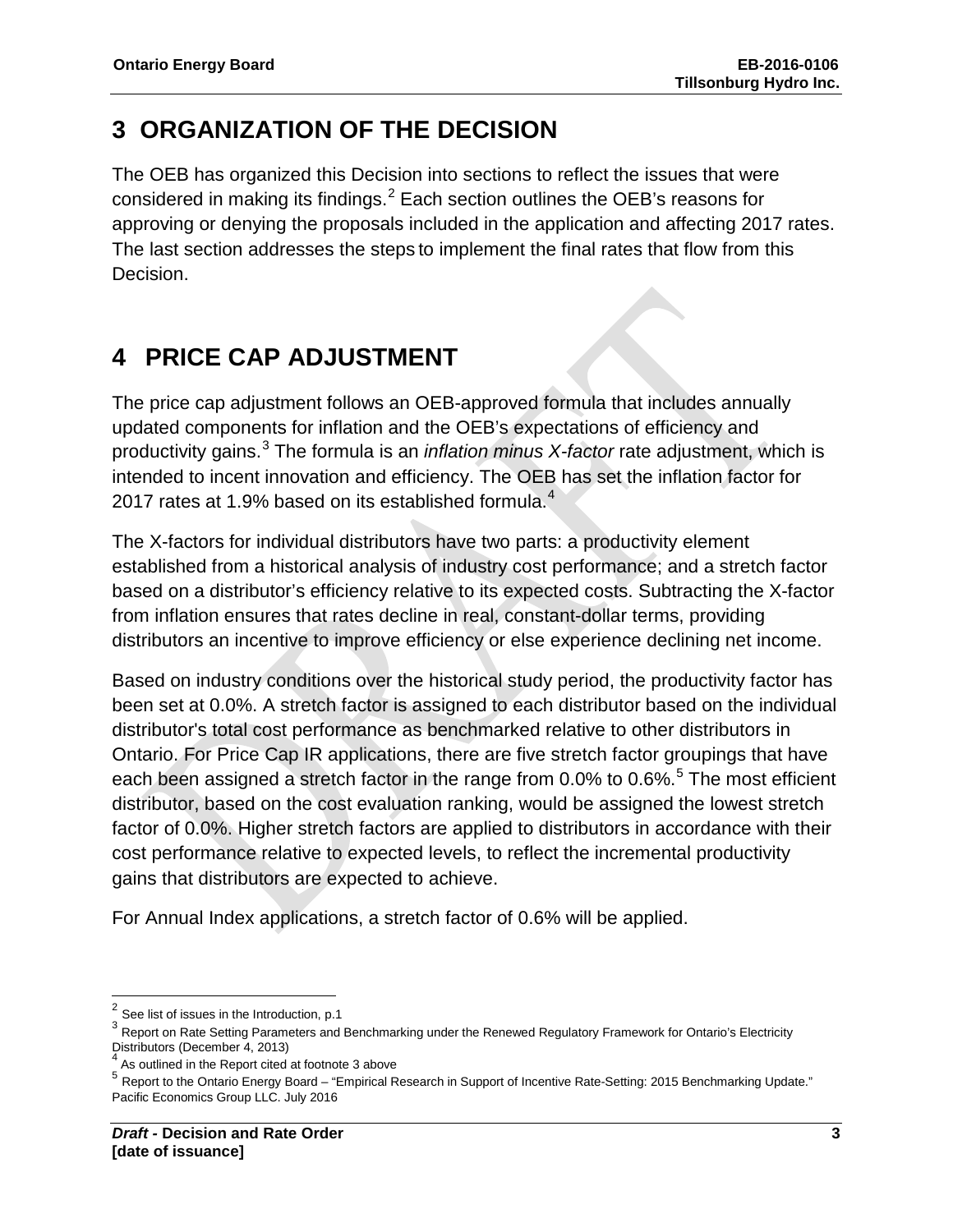### **Findings**

Tillsonburg Hydro selected the Annual IR option and therefore has been assigned the default stretch factor of 0.6%. The resulting net price cap adjustment for Tillsonburg Hydro is 1.3% (i.e. 1.9% - (0% + 0.6%)).

The 1.3% adjustment applies to distribution rates (fixed and variable charges) uniformly across all customer classes; it does not apply to the rates and charges listed in Schedule B.

## **5 REGULATORY CHARGES**

Customers are charged a number of fees to cover the costs associated with various programs and wholesale market services.

The Rural or Remote Electricity Rate Protection (RRRP) program is designed to partially offset the relatively high cost of electricity distribution to eligible customers located in rural or remote areas of Ontario. The funding level is established by the government of Ontario and is recovered from all electricity customers in the province through a charge that is set annually by the OEB.

Wholesale market service (WMS) charges recover the cost of the services provided by the Independent Electricity System Operator (IESO) to operate the electricity system and administer the wholesale market. These charges may include costs associated with: operating reserve, system congestion and imports, and losses on the IESOcontrolled grid. Distributors recover the WMS charges from their customers through the WMS kWh rate.

In addition, the costs of the IESO WMS Capacity Based Recovery (CBR) initiative are recovered by distributors from Class B customers through a separate kWh charge, and from Class A customers through their share of the actual CBR charge based on their contribution to peak demand.

The Ontario Electricity Support Program (OESP) is a program to deliver on-bill rate assistance to low income electricity customers. All Ontario customers contribute to this program through the OESP charge.

These four regulatory charges are components of the Regulatory Charge on customers' bills and are established annually by the OEB through a separate order.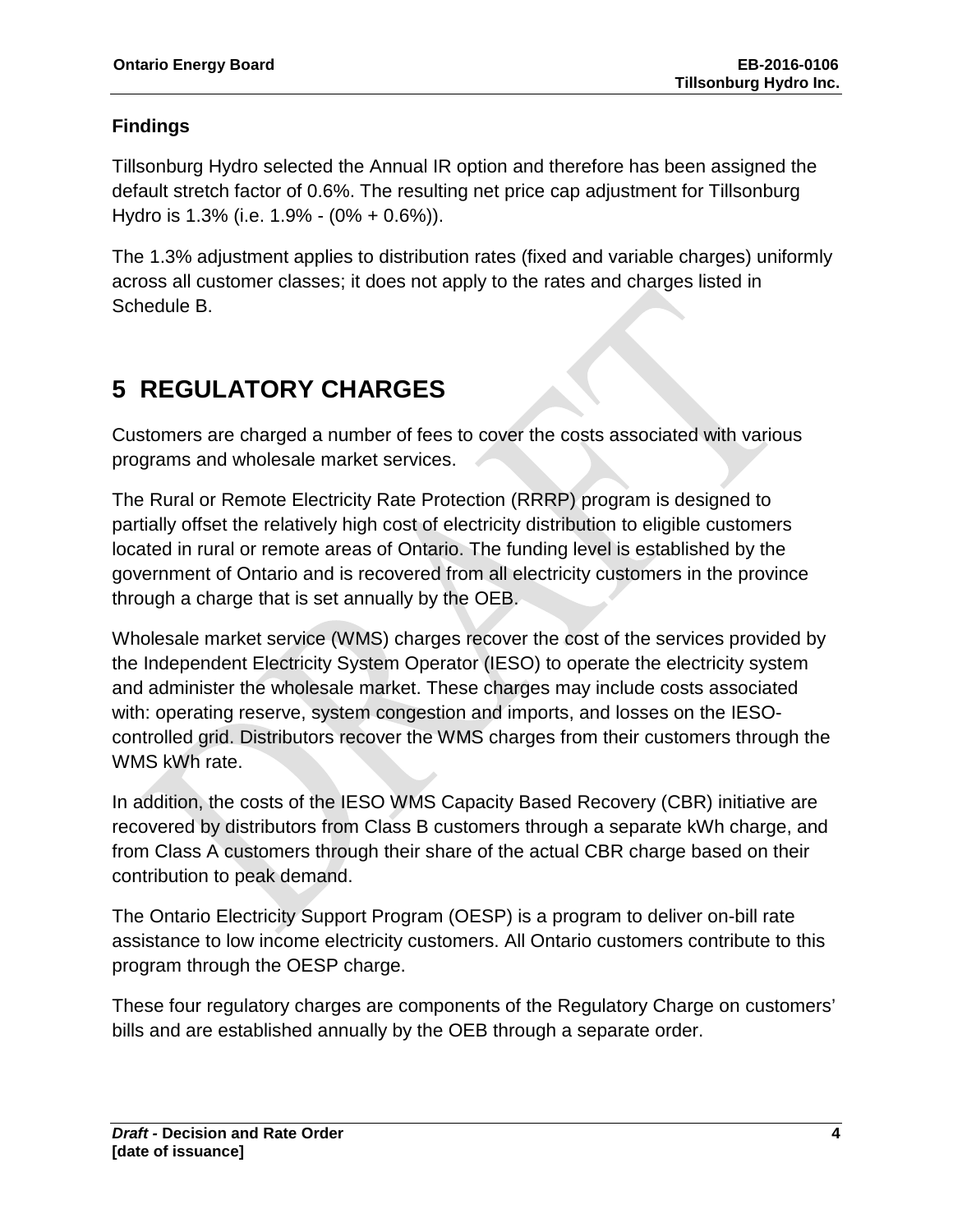### **Findings**

The OEB has set the RRRP charge for 2017 at \$0.0021 per kWh.

The WMS rate used by distributors to bill their Class A and B customers remains at \$0.0032 per kWh. An additional component is billed to Class B customers for the CBR of \$0.0004 per kWh. $^6$  $^6$ 

The OESP on-bill rate assistance credits to low income electricity customers remain unchanged; as does the OESP charge at \$0.0011 per kWh. $\prime$ 

These changes are effective January 1, 2017 for all distributors as a result of the generic orders that were part of the OEB's separate decisions. The OEB has updated the Tariff of Rates and Charges flowing from this Decision, listed in Schedule A to reflect these new regulatory charges.

## **6 RETAIL TRANSMISSION SERVICE RATES**

Electricity distributors use Retail Transmission Service Rates (RTSRs) to pass along the cost of transmission service to their distribution customers. The RTSRs are adjusted annually to reflect the revised costs as calculated by the application of the current Uniform Transmission Rates (UTRs) to historical transmission deliveries. The UTRs are established annually by a separate OEB order. Partially embedded distributors, such as Tillsonburg Hydro, must also adjust their RTSRs to reflect any changes to the applicable RTSRs of their host distributor, which in this case is Hydro One Networks Inc. Distributors may apply to the OEB annually to approve the RTSRs they propose to charge their customers, as Tillsonburg Hydro has done in this application.

### **Findings**

The OEB approves the RTSRs as adjusted in this Application to reflect current applicable rates. The RTSRs are based on the previous years' UTRs as the OEB has not yet approved the adjustment of UTRs for 2017. The OEB has approved the 2017 Sub-Transmission Class RTSRs for Hydro One Networks Inc. to use for billing embedded distributors. These rate changes have been incorporated into the 2017 IRM Rate Generator Model (RTSR filing module) to adjust the RTSRs that Tillsonburg Hydro will charge its customers.<sup>[8](#page-5-2)</sup> The differences between the previous and the new 2017

<span id="page-5-0"></span> $\frac{6}{7}$  Decision and Rate Order, EB-2016-0362, December 15, 2016<br> $\frac{7}{7}$  Decision and Rate Order, EB-2016-0376, December 21, 2016

<span id="page-5-1"></span>

<span id="page-5-2"></span> $8$  Rate Order, EB-2015-0079, issued January 14, 2016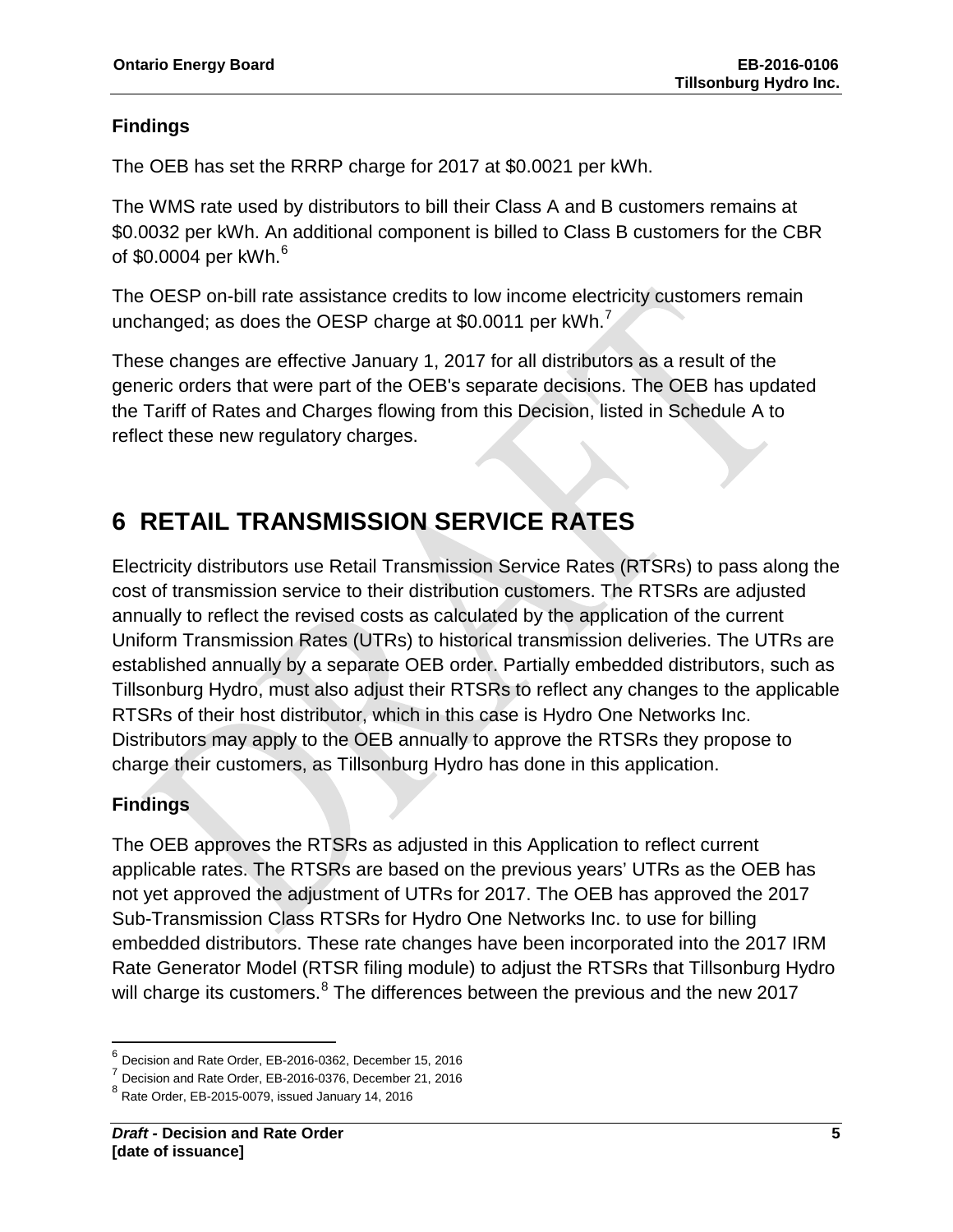UTRs, once approved, will be captured in Accounts 1584 and 1586 for future disposition.

The applicable UTRs and Sub-Transmission Class RTSRs for Hydro One Networks Inc. are shown in the following tables:

### **Current Applicable Uniform Transmission Rates**

| <b>Network Service Rate</b>                   | \$3.66 per kW |
|-----------------------------------------------|---------------|
| <b>Connection Service Rates</b>               |               |
| <b>Line Connection Service Rate</b>           | \$0.87 per kW |
| <b>Transformation Connection Service Rate</b> | \$2.02 per kW |

### **2017 Sub-Transmission RTSRs**

| <b>Network Service Rate</b>                   | \$3.19 per kW |
|-----------------------------------------------|---------------|
| <b>Connection Service Rates</b>               |               |
| Line Connection Service Rate                  | \$0.77 per kW |
| <b>Transformation Connection Service Rate</b> | \$1.75 per kW |

## **7 GROUP 1 DEFERRAL AND VARIANCE ACCOUNT BALANCES**

Group 1 deferral and variance accounts (Group 1 accounts) track the differences between the costs that a distributor is billed for certain IESO and host distributor services (including the cost of power) and the associated revenues that the distributor receives from its customers for these services. The total net difference between these costs and revenues is disposed to customers through a temporary charge or credit known as a rate rider.

The OEB's policy $9$  is to review and dispose of the distributor's Group 1 accounts if they exceed (as a debit or credit) the pre-set disposition threshold of \$0.001 per kWh during the term of an incentive ratemaking plan. The distributor must justify why any account

<span id="page-6-0"></span><sup>&</sup>lt;sup>9</sup> Report of the Board on Electricity Distributors' Deferral and Variance Account Review Initiative (July 31, 2009)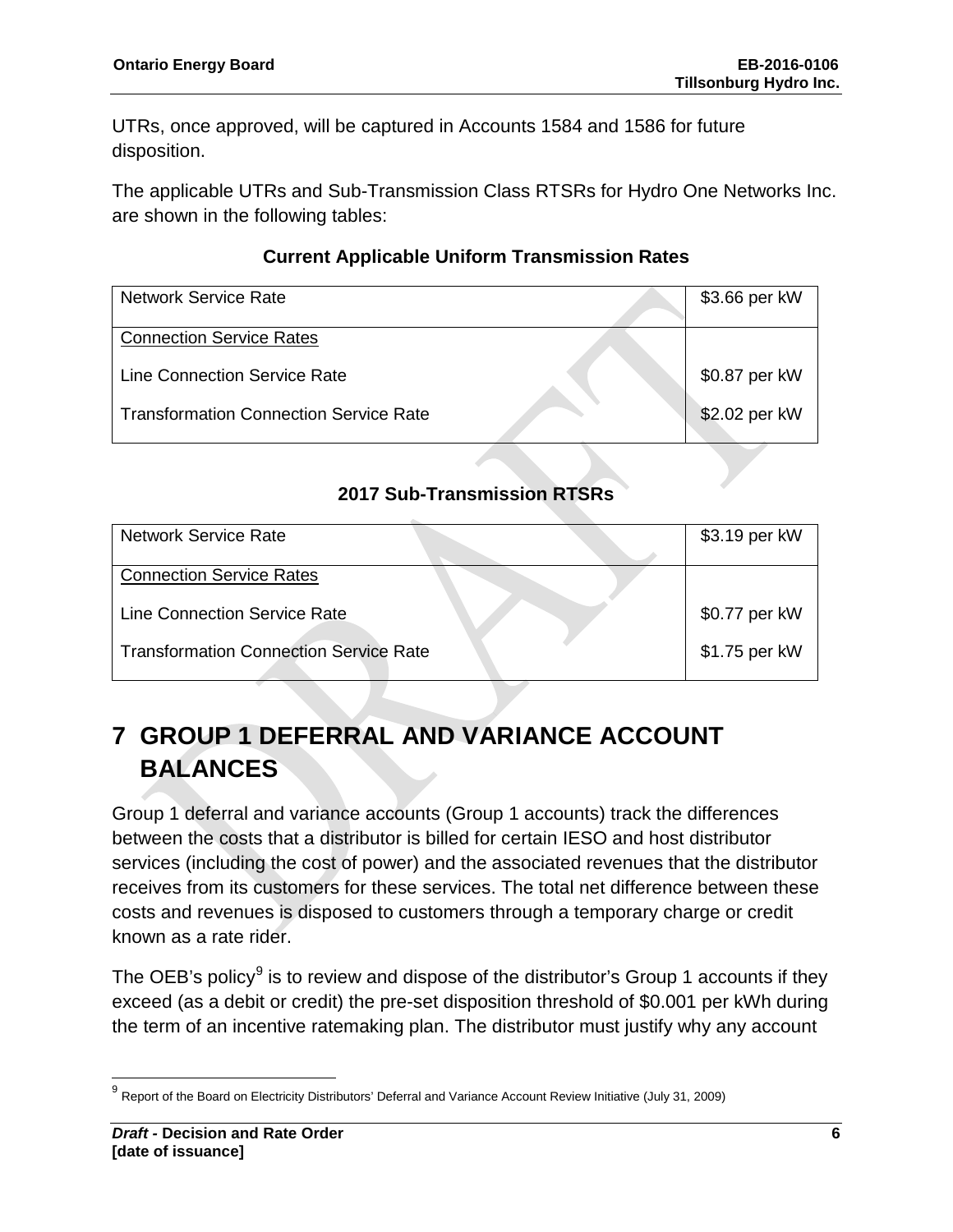balance in excess of the threshold should not be disposed. The distributor may propose to dispose of balances below this threshold.

Tillsonburg Hydro's 2015 actual year-end total balance for Group 1 accounts including interest projected to April 30, 2017 is a credit of \$236,078. This amount represents a total credit claim of \$0.0012 per kWh, which exceeds the preset disposition threshold. Tillsonburg Hydro proposes to dispose of this credit amount over a one-year period.

The Group 1 balance includes a Global Adjustment (GA) account balance of \$415,105. Customers' costs for the commodity portion of their electricity service reflect the sum of two charges: the price of electricity established by the operation of the IESO administered wholesale market, and the GA. The GA charge consists of the difference between the market price and the sum of the rates paid to regulated and contracted generators and conservation and demand management (demand response) program costs. The GA is established monthly, by the IESO, and varies in accordance with market conditions.

Most customers pay the GA charge based on the amount of electricity they consume in a month (kWh); these customers are referred to as Class B. Customers who participate in the Industrial Conservation Initiative,  $10$  are referred to as Class A. The costs for the GA are recovered from Class A customers and Class B customers in different ways:

- Class A customers are assessed GA costs through a peak demand factor that is based on the percentage their demand contributes to the top five Ontario system peaks. This factor determines a Class A customer's allocation for a year-long billing period that starts in July every year. As distributors settle with Class A customers based on the actual GA costs there is no resulting variance.
- Class B customers are billed GA based on an IESO published GA price. For Class B customers, distributors track any difference between the billed amounts and actual costs in the GA Variance Account for disposal, once audited.

Tillsonburg Hydro proposed the recovery of the GA variance account balance of \$415,105 as at December 31, 2015, including interest to April 30, 2017, from customers who were Class B customers for the entire period from January 2015 to December 2015, through a kWh rate rider.

The balance for the Group 1 accounts also includes an amount for the recovery of CBR charges related to the IESO's wholesale energy market Demand Response 3 program contracted program providers.<sup>[11](#page-7-1)</sup> Distributors paid CBR charges to the IESO in 2015 and recorded these to a dedicated sub-account. The disposition of this sub-account is

<span id="page-7-0"></span><sup>&</sup>lt;sup>10</sup> The initiative was introduced by the Government of Ontario in 2010.

<span id="page-7-1"></span> $11$  The Demand Response 3 program was introduced by the then OPA in 2007 and is currently administered by the IESO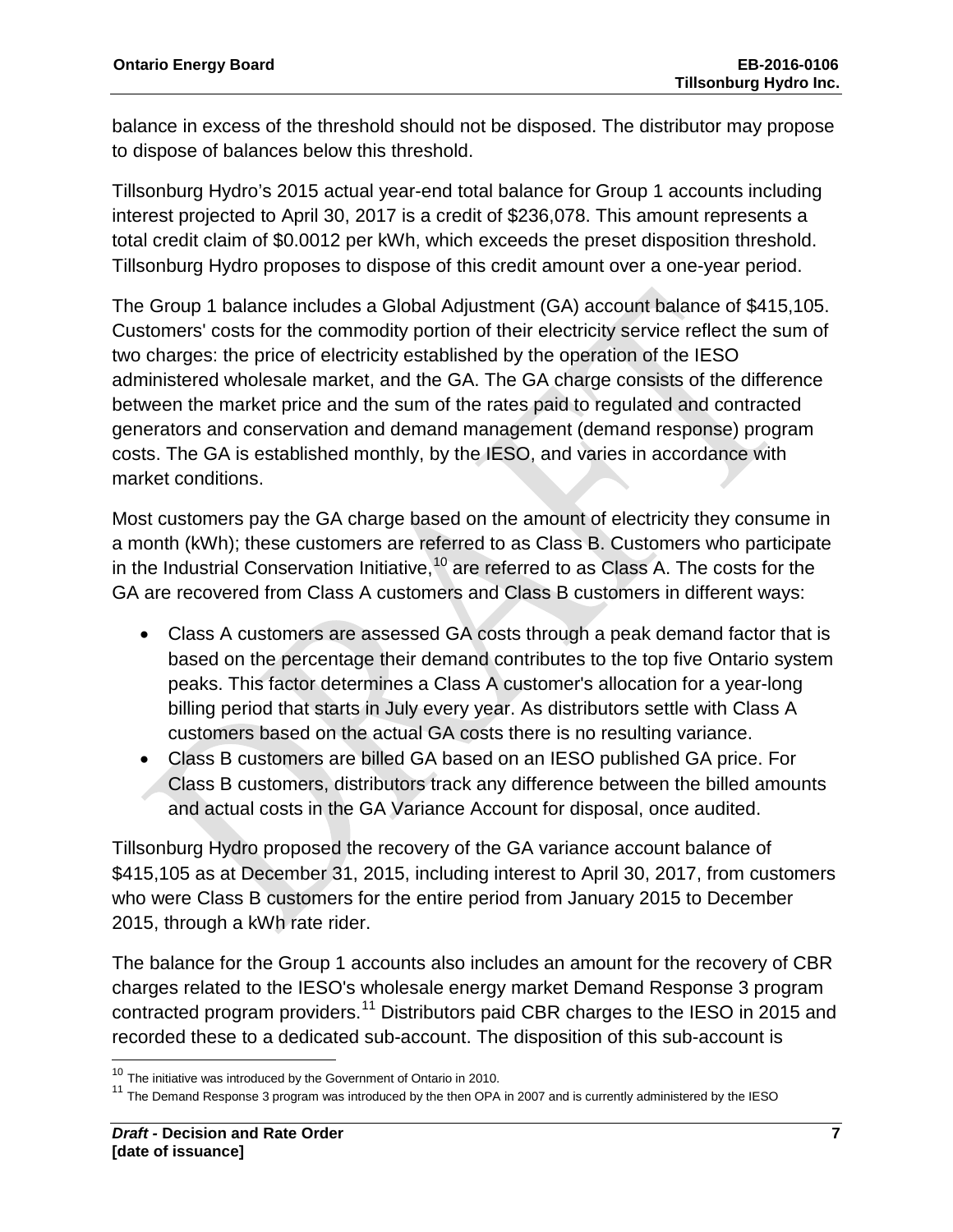impacted by whether or not a distributor had any customers who were part of Class A during the period from January 2015 to December 2015.

Tillsonburg Hydro had no Class A customers during the period from January 2015 to December 2015 so it applied to have the balance of this account disposed along with Account 1580 - Wholesale Market Service Charge through the general Deferral and Variance Account rate rider.

The balances proposed for disposition are the same as the amounts reported as part of the OEB's *Reporting and Record-Keeping Requirements.* Tillsonburg Hydro's proposal for a one-year disposition period is in accordance with the OEB's policy.<sup>[12](#page-8-0)</sup>

### **Findings**

The OEB approves the disposition of a credit balance of \$236,078 as of December 31, 2015, including interest projected to April 30, 2017 for Group 1 accounts.

The following table identifies the principal and interest amounts which the OEB approves for disposition.

<span id="page-8-0"></span><sup>&</sup>lt;sup>12</sup> Report of the Board on Electricity Distributors' Deferral and Variance Account Review Initiative (July 31, 2009)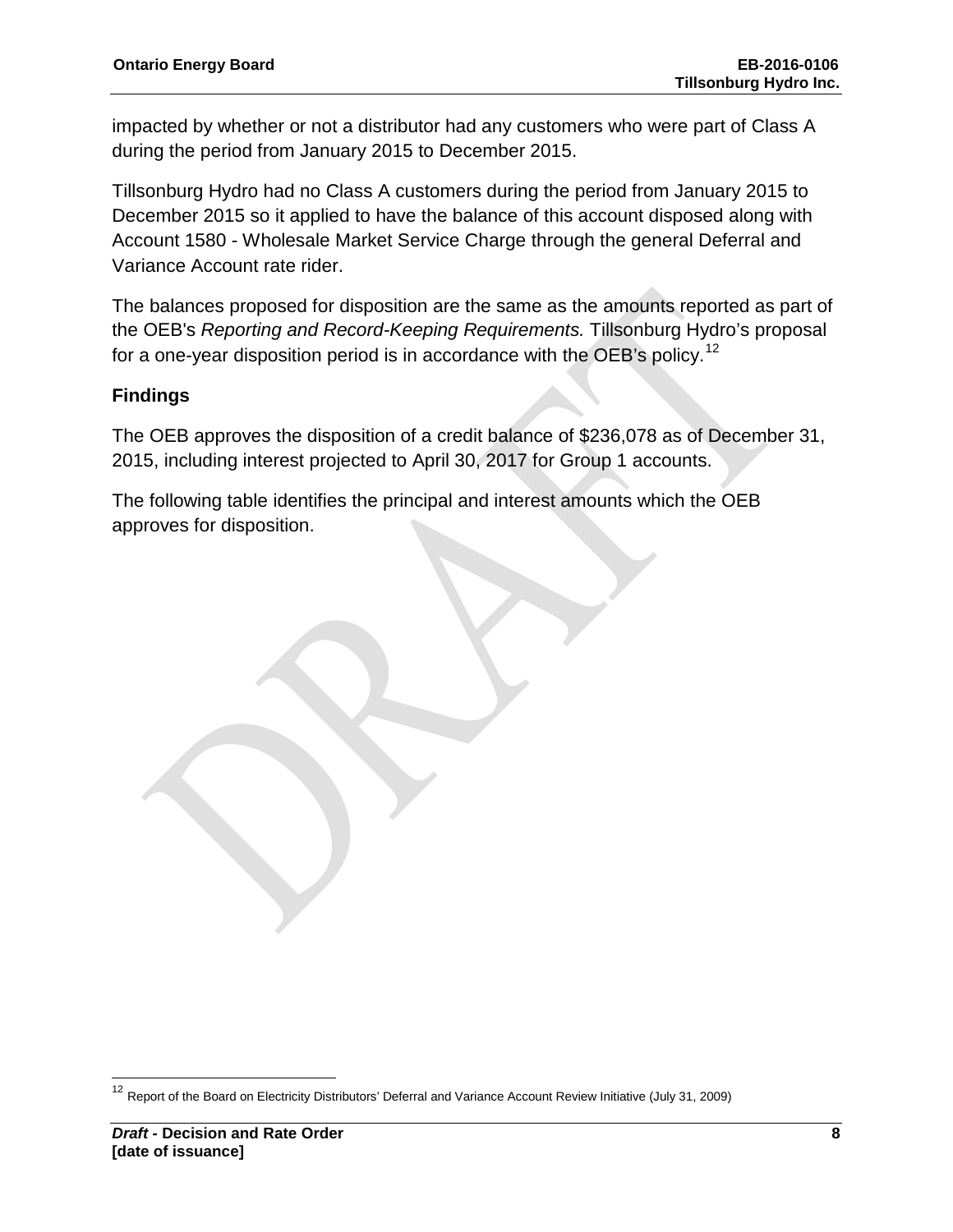| <b>Account Name</b>                                                                          | <b>Account</b><br><b>Number</b> | <b>Principal</b><br><b>Balance (\$)</b> | <b>Interest</b><br><b>Balance (\$)</b><br>В | <b>Total Claim</b><br>$($ \$)<br>$C = A + B$ |
|----------------------------------------------------------------------------------------------|---------------------------------|-----------------------------------------|---------------------------------------------|----------------------------------------------|
| <b>Smart Meter Entity Variance</b><br>Charge                                                 | 1551                            | (1, 168)                                | 24                                          | (1, 144)                                     |
| Variance WMS - Sub-<br>account CBR Class B                                                   | 1580                            | (376,001)                               | (1,862)                                     | (377, 863)                                   |
| RSVA - Retail Transmission<br>Network Charge                                                 | 1584                            | (45, 520)                               | (143)                                       | (45,663)                                     |
| <b>RSVA - Retail Transmission</b><br><b>Connection Charge</b>                                | 1586                            | (39, 563)                               | (97)                                        | (39,660)                                     |
| RSVA - Power                                                                                 | 1588                            | (212, 931)                              | 122                                         | (212, 809)                                   |
| RSVA - Global Adjustment                                                                     | 1589                            | 414,797                                 | 308                                         | 415,105                                      |
| Disposition and Recovery of<br>Regulatory Balances (2012)                                    | 1595                            | 0                                       | 168                                         | 168                                          |
| Disposition and Recovery of<br>Regulatory Balances (2013)                                    | 1595                            | 1,766                                   | (1,616)                                     | 150                                          |
| Disposition and Recovery of<br>Regulatory Balances (2014)                                    | 1595                            | 30,633                                  | (4,995)                                     | 25,638                                       |
| <b>Total Group 1 Accounts</b><br><b>Excluding Global</b><br><b>Adjustment - Account 1589</b> |                                 | (642, 783)                              | (8,400)                                     | (651, 183)                                   |
| <b>Total Group 1 Accounts</b>                                                                |                                 | (227, 986)                              | (8,092)                                     | (236, 078)                                   |

### **Group 1 Deferral and Variance Account Balances**

The balance of each of the Group 1 accounts approved for disposition shall be transferred to the applicable principal and interest carrying charge sub-accounts of Account 1595. Such transfer shall be pursuant to the requirements specified in Article 220, Account Descriptions, of the *Accounting Procedures Handbook for Electricity Distributors,* effective January 1, 2012. The date of the transfer must be the same as the effective date for the associated rates, which is, generally, the start of the rate year.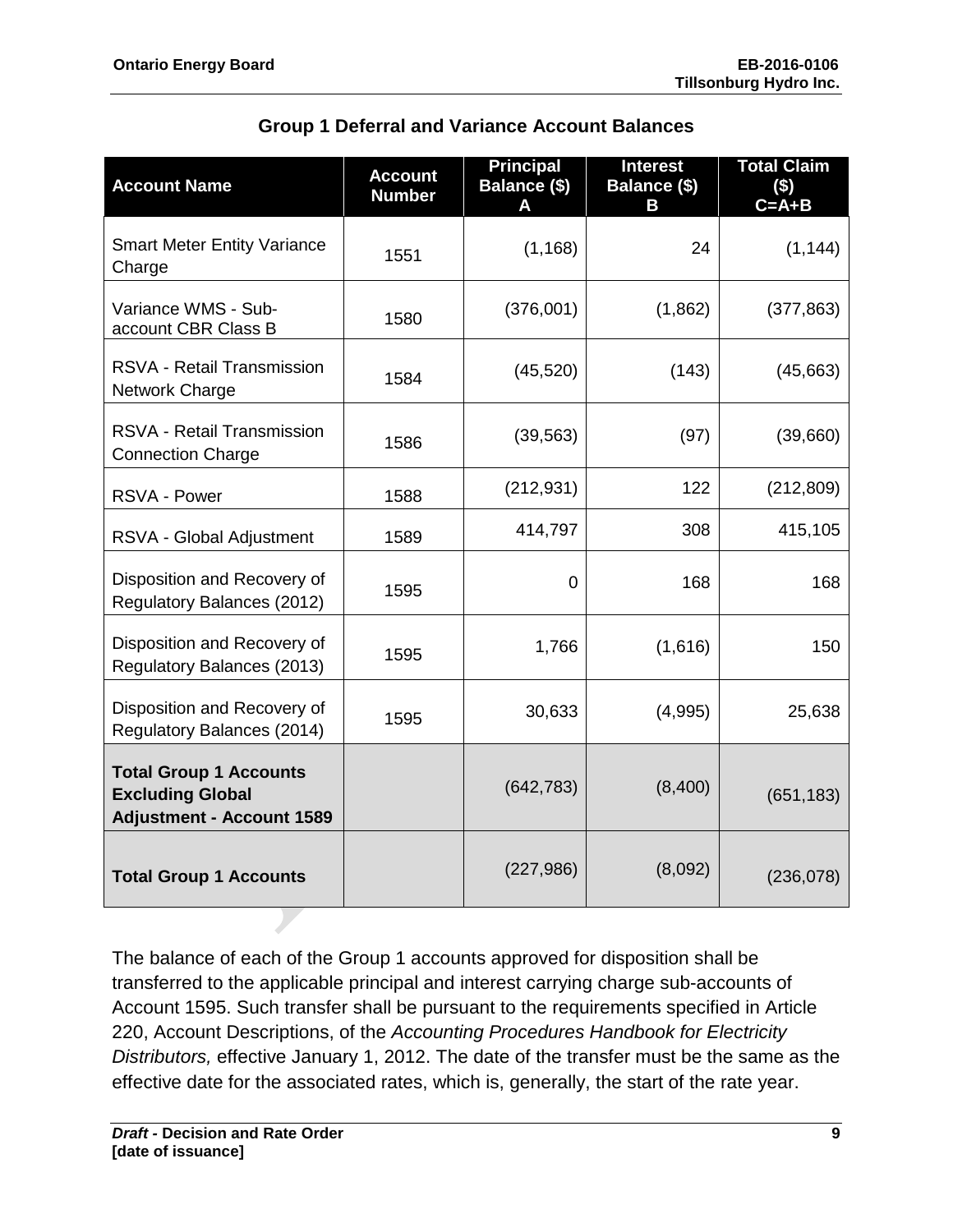Tillsonburg Hydro should ensure these adjustments are included in the reporting period ending June 30, 2017 (Quarter 2).

The OEB approves these balances to be disposed through the following rate riders:

- Rate Rider for Disposition of Deferral/Variance Accounts (2017) effective until April 30, 2018
- Rate Rider for Disposition of Global Adjustment Account (2017) effective until April 30, 2018 - Applicable only for Non-RPP Customers

The rate riders will be in effect over a one-year period from May 1, 2017 to April 30, 2018.

## **RESIDENTIAL RATE DESIGN**

All residential distribution rates currently include a fixed monthly charge and a variable usage charge. The OEB residential rate design policy<sup>[13](#page-10-0)</sup> stipulates that electricity distributors will transition residential customers to a fully fixed monthly distribution service charge over a four-year period starting in 2016. The OEB requires that distributors filing IRM applications this year continue with this transition by once again adjusting their distribution rates to increase the fixed monthly service charge and decrease the variable charge consistent with the policy.

The OEB expects the applicant to apply two tests to evaluate whether mitigation (generally a lengthening of the transition period) for customers in the transition is required. The first test is to calculate the change in the monthly fixed charge, and to consider mitigation if it exceeds \$4. The second is to calculate the total bill impact of the proposals in the application for low volume residential customers (defined as those residential RPP customers whose consumption is at the  $10<sup>th</sup>$  percentile for the class). Mitigation may be required if the bill impact related to the application exceeds 10% for these customers.

Tillsonburg Hydro's implementation of the transition results in an increase to the fixed charge prior to the price cap adjustment of \$3.39 over a five-year period. In its 2016 IRM application Tillsonburg Hydro calculated that the change in fixed rates would result in an increase to the fixed charge of \$4.52 per year if the transition were to be completed in four years. A proposal to complete the transition to fully fixed rates over a five-year period was approved by the OEB in Tillsonburg Hydro's 2016 IRM application (EB-2015-0104). The bill impacts arising from the proposals in this application, including the fixed rate change, are below 10% for low volume residential customers.

<span id="page-10-0"></span> $13$  Ibid page 2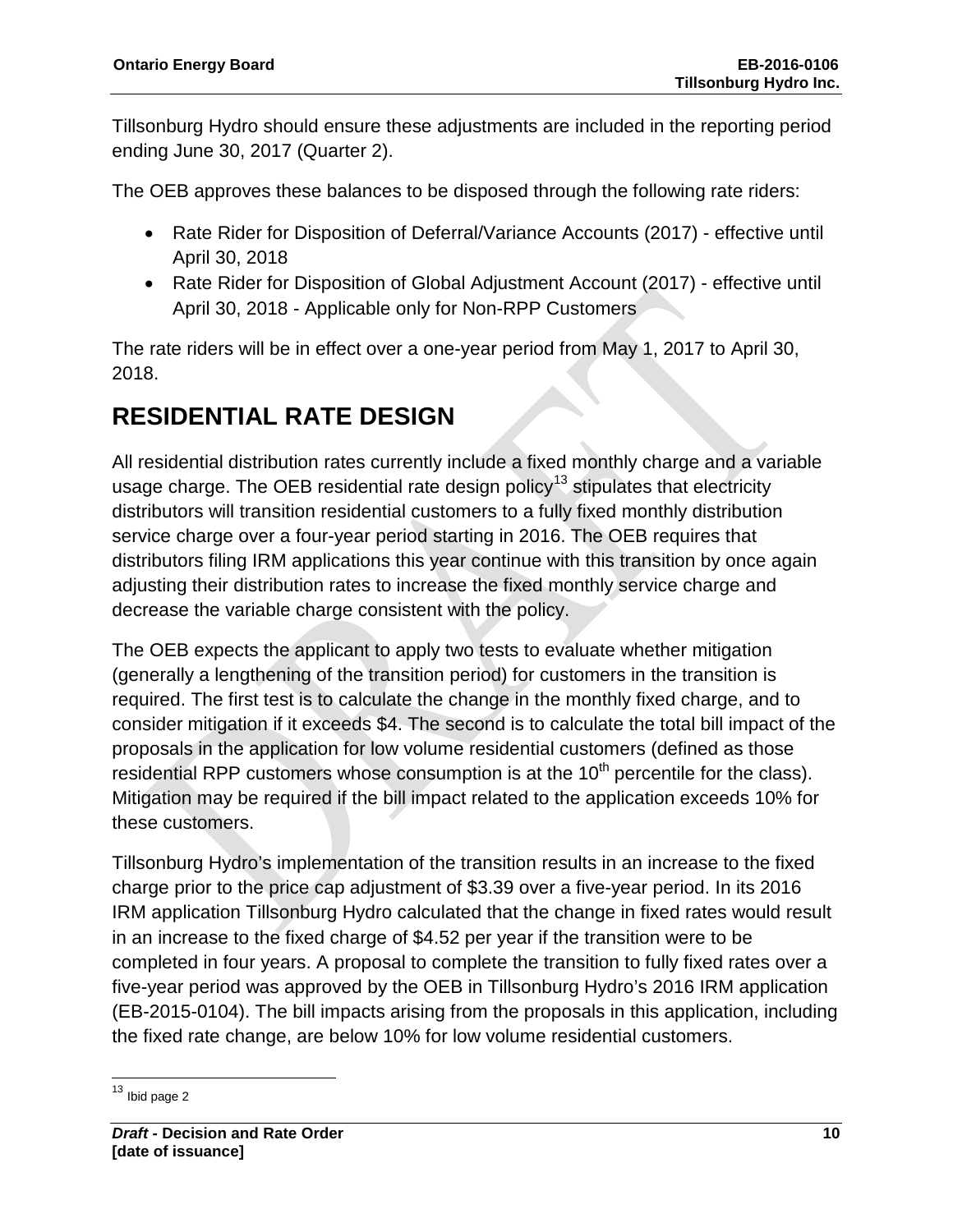### **Findings**

The OEB finds that the proposed 2017 increase to the monthly fixed charge is in accordance with the OEB's residential rate design policy and the transition plan approved by the OEB in the 2016 IRM application. The results of the monthly fixed charge, and total bill impact for low consumption residential consumers show that no further mitigation is required. The OEB approves the increase as proposed by the applicant and calculated in the final rate model.

## **8 IMPLEMENTATION AND ORDER**

### **Rate Model**

This Decision and Rate Order is accompanied by a rate model, applicable supporting model and a Tariff of Rates and Charges (Schedule A). Entries in the model were reviewed to ensure that they are in accordance with Tillsonburg Hydro's EB-2012-0168 cost of service decision, and that the 2016 OEB-approved Tariff of Rates and Charges as well as the cost, revenue and consumption results from 2015 are as reported by Tillsonburg Hydro to the OEB. The rate model was adjusted, where applicable, to correct any discrepancies.

### **THE ONTARIO ENERGY BOARD ORDERS THAT**

1. The Tariff of Rates and Charges set out in Schedule A of this Decision and Rate Order is approved effective May 1, 2017 for electricity consumed or estimated to have been consumed on and after such date. Tillsonburg Hydro Inc. shall notify its customers of the rate changes no later than the delivery of the first bill reflecting the new rates.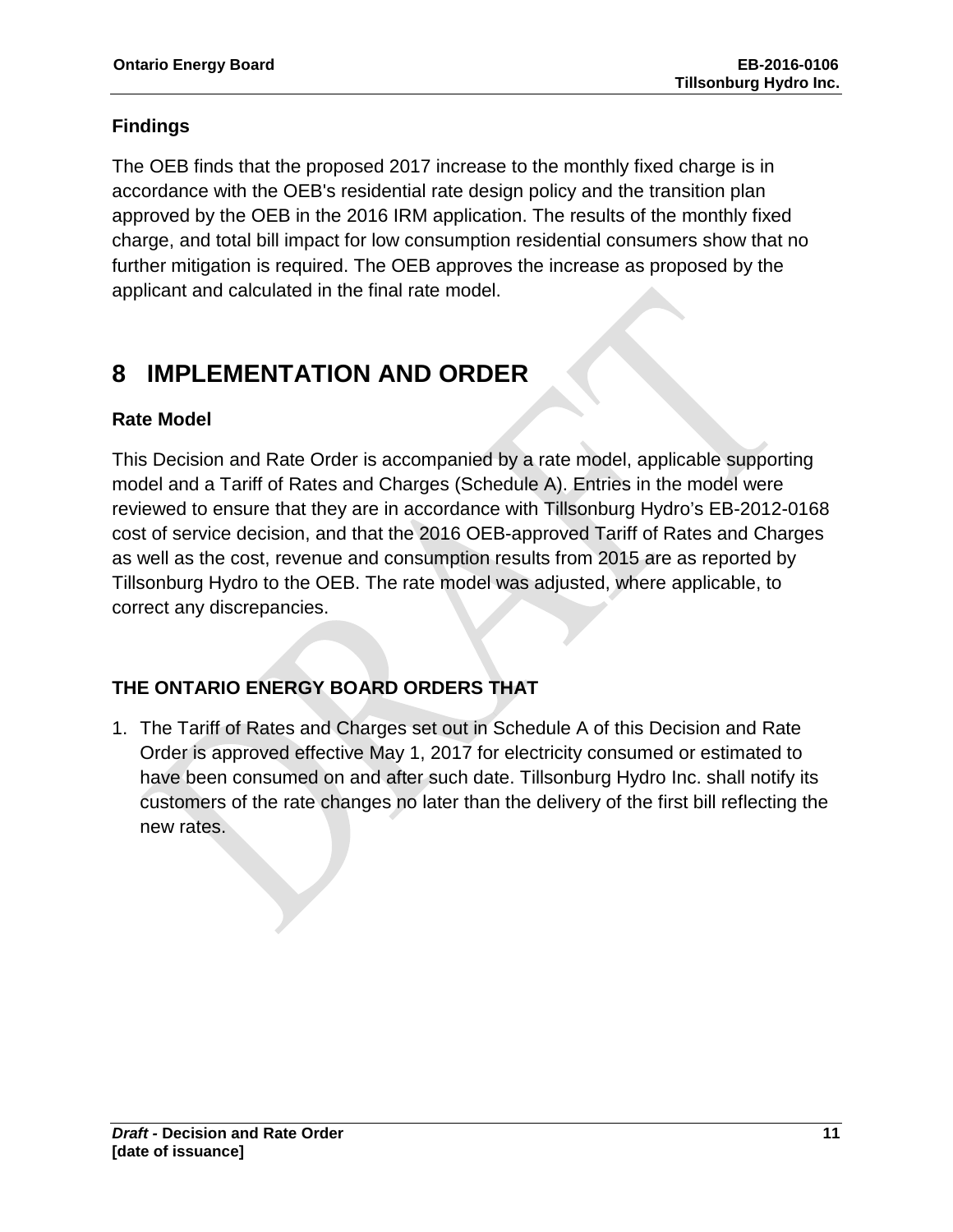### **ADDRESS**

Ontario Energy Board P.O. Box 2319 2300 Yonge Street, 27th Floor Toronto ON M4P 1E4 Attention: Board Secretary

E-mail: [boardsec@ontarioenergyboard.ca](mailto:boardsec@ontarioenergyboard.ca) Tel: 1-888-632-6273 (Toll free) Fax: 416-440-7656

**DATED** at Toronto, [date]

### **ONTARIO ENERGY BOARD**

Kirsten Walli Board Secretary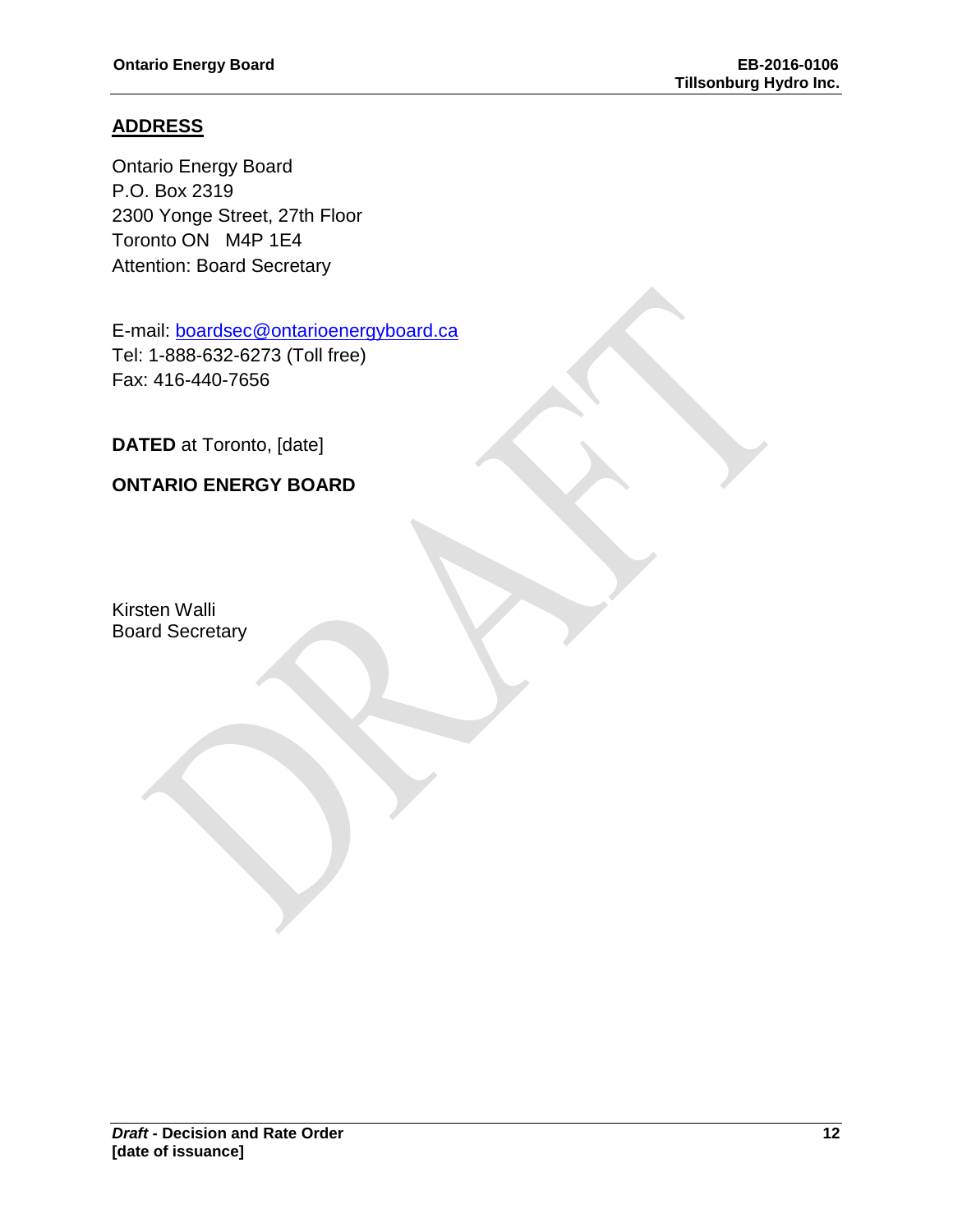**Schedule A To Decision and Rate Order Tariff of Rates and Charges OEB File No: EB-2016-0106 DATED: [date]**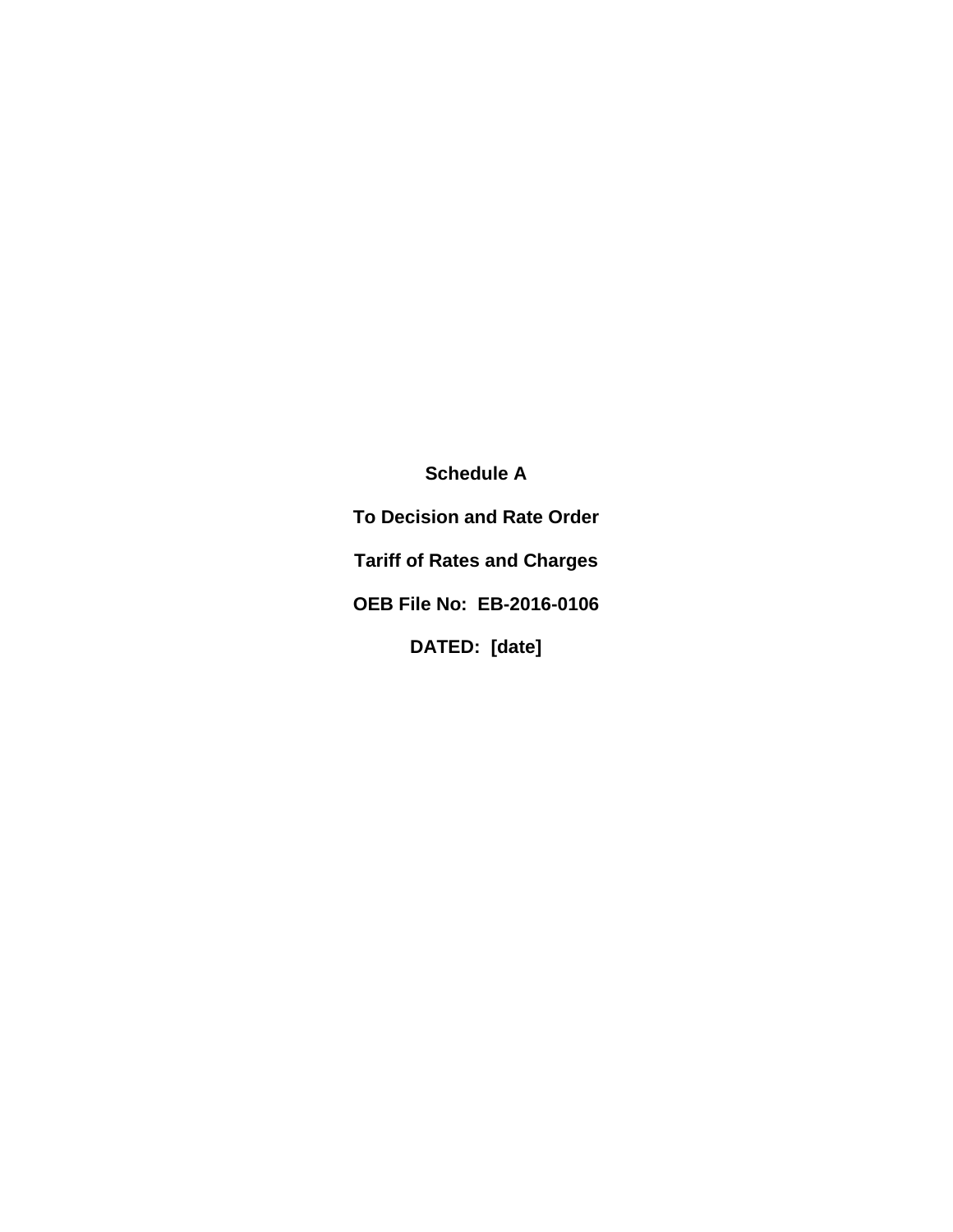**Effective and Implementation Date May 1, 2017**

**This schedule supersedes and replaces all previously**

**approved schedules of Rates, Charges and Loss Factors**

**EB-2016-0106**

### **RESIDENTIAL SERVICE CLASSIFICATION**

This classification applies to an account in one of three categories of residential services: single-family or single-unit homes, multi-family buildings, and subdivision developments. Class B consumers are defined in accordance with O. Reg. 429/04. Further servicing details are available in Tillsonburg Hydro's Conditions of Service.

#### **APPLICATION**

The application of these rates and charges shall be in accordance with the Licence of the Distributor and any Code or Order of the Ontario Energy Board, and amendments thereto as approved by the Ontario Energy Board, which may be applicable to the administration of this schedule.

#### **MONTHLY RATES AND CHARGES - Delivery Component**

| the administration of this schedule.                                                                                                                                                                                                                                                                                                                                                                                                 |        |          |
|--------------------------------------------------------------------------------------------------------------------------------------------------------------------------------------------------------------------------------------------------------------------------------------------------------------------------------------------------------------------------------------------------------------------------------------|--------|----------|
| No rates and charges for the distribution of electricity and charges to meet the costs of any work or service done or furnished<br>for the purpose of the distribution of electricity shall be made except as permitted by this schedule, unless required by the<br>Distributor's Licence or a Code or Order of the Ontario Energy Board, and amendments thereto as approved by the Ontario<br>Energy Board, or as specified herein. |        |          |
| Unless specifically noted, this schedule does not contain any charges for the electricity commodity, be it under the Regulated<br>Price Plan, a contract with a retailer or the wholesale market price, as applicable. In addition, the charges in the MONTHLY<br>RATES AND CHARGES - Regulatory Component of this schedule do not apply to a customer that is an embedded wholesale<br>market participant.                          |        |          |
| It should be noted that this schedule does not list any charges, assessments, or credits that are required by law to be invoiced<br>by a distributor and that are not subject to Ontario Energy Board approval, such as the Debt Retirement Charge, the Global<br>Adjustment and the HST.                                                                                                                                            |        |          |
| <b>MONTHLY RATES AND CHARGES - Delivery Component</b>                                                                                                                                                                                                                                                                                                                                                                                |        |          |
| Service Charge                                                                                                                                                                                                                                                                                                                                                                                                                       | \$     | 17.41    |
| Rate Rider for Smart Metering Entity Charge - effective until October 31, 2018                                                                                                                                                                                                                                                                                                                                                       | \$     | 0.79     |
| <b>Distribution Volumetric Rate</b>                                                                                                                                                                                                                                                                                                                                                                                                  | \$/kWh | 0.0150   |
| Rate Rider for Disposition of Global Adjustment Account (2017) - effective until April 30, 2018                                                                                                                                                                                                                                                                                                                                      |        |          |
| Applicable only for Non-RPP Customers                                                                                                                                                                                                                                                                                                                                                                                                | \$/kWh | 0.0029   |
| Rate Rider for Disposition of Deferral/Variance Accounts (2017) - effective until April 30, 2018                                                                                                                                                                                                                                                                                                                                     | \$/kWh | (0.0033) |
| Retail Transmission Rate - Network Service Rate                                                                                                                                                                                                                                                                                                                                                                                      | \$/kWh | 0.0070   |
| Retail Transmission Rate - Line and Transformation Connection Service Rate                                                                                                                                                                                                                                                                                                                                                           | \$/kWh | 0.0054   |
| <b>MONTHLY RATES AND CHARGES - Regulatory Component</b>                                                                                                                                                                                                                                                                                                                                                                              |        |          |

#### \$/kWh 0.0032 \$/kWh 0.0004 \$/kWh 0.0021 Wholesale Market Service Rate (WMS) - not including CBR Capacity Based Recovery (CBR) - Applicable for Class B Customers Rural or Remote Electricity Rate Protection Charge (RRRP)

| Ontario Electricity Support Program Charge (OESP)               | \$/kWh | 0.0011 |
|-----------------------------------------------------------------|--------|--------|
| Standard Supply Service - Administrative Charge (if applicable) |        | 0.25   |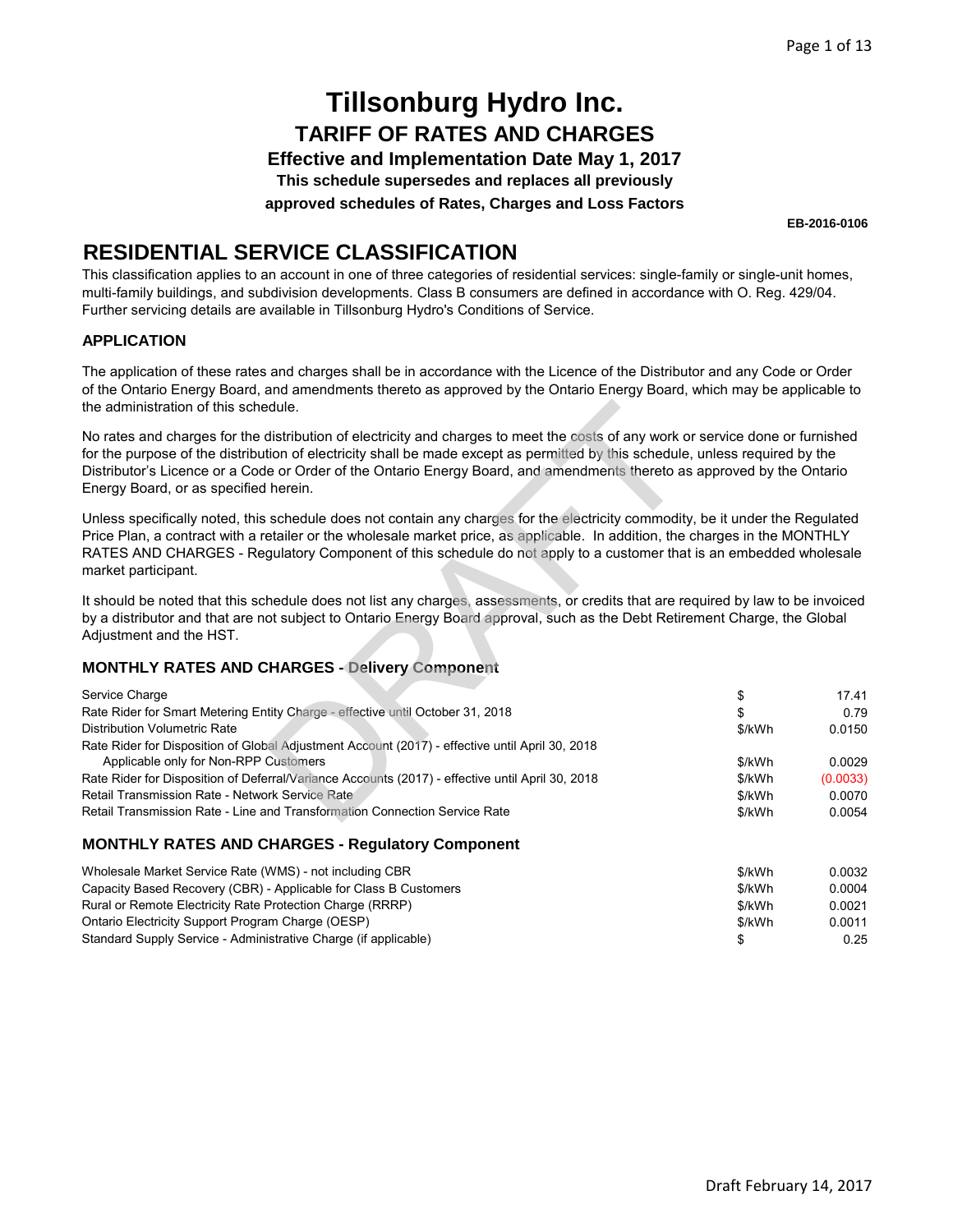**Effective and Implementation Date May 1, 2017**

**This schedule supersedes and replaces all previously**

**approved schedules of Rates, Charges and Loss Factors**

**EB-2016-0106**

### **ONTARIO ELECTRICITY SUPPORT PROGRAM RECIPIENTS**

In addition to the charges specified on page 1 of this tariff of rates and charges, the following credits are to be applied to eligible residential customers.

#### **APPLICATION**

The application of the charges are in accordance with the Distribution System Code (Section 9) and subsection 79.2(4) of the Ontario Energy Board Act, 1998.

The application of these charges shall be in accordance with the Licence of the Distributor and any Code or Order of the Ontario Energy Board, and amendments thereto as approved by the Ontario Energy Board, which may be applicable to the administration of this schedule.

In this class:

"Aboriginal person" includes a person who is a First Nations person, a Métis person or an Inuit person;

"account-holder" means a consumer who has an account with a distributor that falls within a residential-rate classification as specified in a rate order made by the Ontario Energy Board under section 78 of the Act, and who lives at the service address to which the account relates for at least six months in a year; mendments thereto as approved by the Ontario Energy Board, which<br>e.<br>e.<br>happens who is a First Nations person, a Mélis person or an Inuit personner who has an account with a distributor that falls within a reside<br>by the Ont

"electricity-intensive medical device" means an oxygen concentrator, a mechanical ventilator, or such other device as may be specified by the Ontario Energy Board;

"household" means the account-holder and any other people living at the accountholder's service address for at least six months in a year, including people other than the account-holder's spouse, children or other relatives;

"household income" means the combined annual after-tax income of all members of a household aged 16 or over;

#### **MONTHLY RATES AND CHARGES**

#### **Class A**

(a) account-holders with a household income of \$28,000 or less living in a household of one or two persons;

(b) account-holders with a household income of between \$28,001 and \$39,000 living in a household of three persons;

(c) account-holders with a household income of between \$39,001 and \$48,000 living in a household of five persons; and

(d) account-holders with a household income of between \$48,001 and \$52,000 living in a household of seven or more persons;

but does not include account-holders in Class E.

| <b>OESP Credit</b>                                                                                                                                                                                                                                                                                                                                                                                       | \$<br>(30.00) |
|----------------------------------------------------------------------------------------------------------------------------------------------------------------------------------------------------------------------------------------------------------------------------------------------------------------------------------------------------------------------------------------------------------|---------------|
| Class B                                                                                                                                                                                                                                                                                                                                                                                                  |               |
| (a) account-holders with a household income of \$28,000 or less living in a household of three persons;<br>(b) account-holders with a household income of between \$28,001 and \$39,000 living in a household of four persons;<br>(c) account-holders with a household income of between \$39,001 and \$48,000 living in a household of six persons;<br>but does not include account-holders in Class F. |               |
| <b>OESP Credit</b>                                                                                                                                                                                                                                                                                                                                                                                       | \$<br>(34.00) |
| Class C                                                                                                                                                                                                                                                                                                                                                                                                  |               |
| (a) account-holders with a household income of \$28,000 or less living in a household of four persons;                                                                                                                                                                                                                                                                                                   |               |
| (b) account-holders with a household income of between \$28,001 and \$39,000 living in a household of five persons;                                                                                                                                                                                                                                                                                      |               |
| (c) account-holders with a household income of between \$39,001 and \$48,000 living in a household of seven or more persons;<br>but does not include account-holders in Class G.                                                                                                                                                                                                                         |               |
| <b>OESP Credit</b>                                                                                                                                                                                                                                                                                                                                                                                       | \$<br>(38.00) |
| Class D                                                                                                                                                                                                                                                                                                                                                                                                  |               |
| (a) account-holders with a household income of \$28,000 or less living in a household of five persons; and                                                                                                                                                                                                                                                                                               |               |
| (b) account-holders with a household income of between \$28,001 and \$39,000 living in a household of six persons;<br>but does not include account-holders in Class H.                                                                                                                                                                                                                                   |               |
| <b>OESP Credit</b>                                                                                                                                                                                                                                                                                                                                                                                       | \$<br>(42.00) |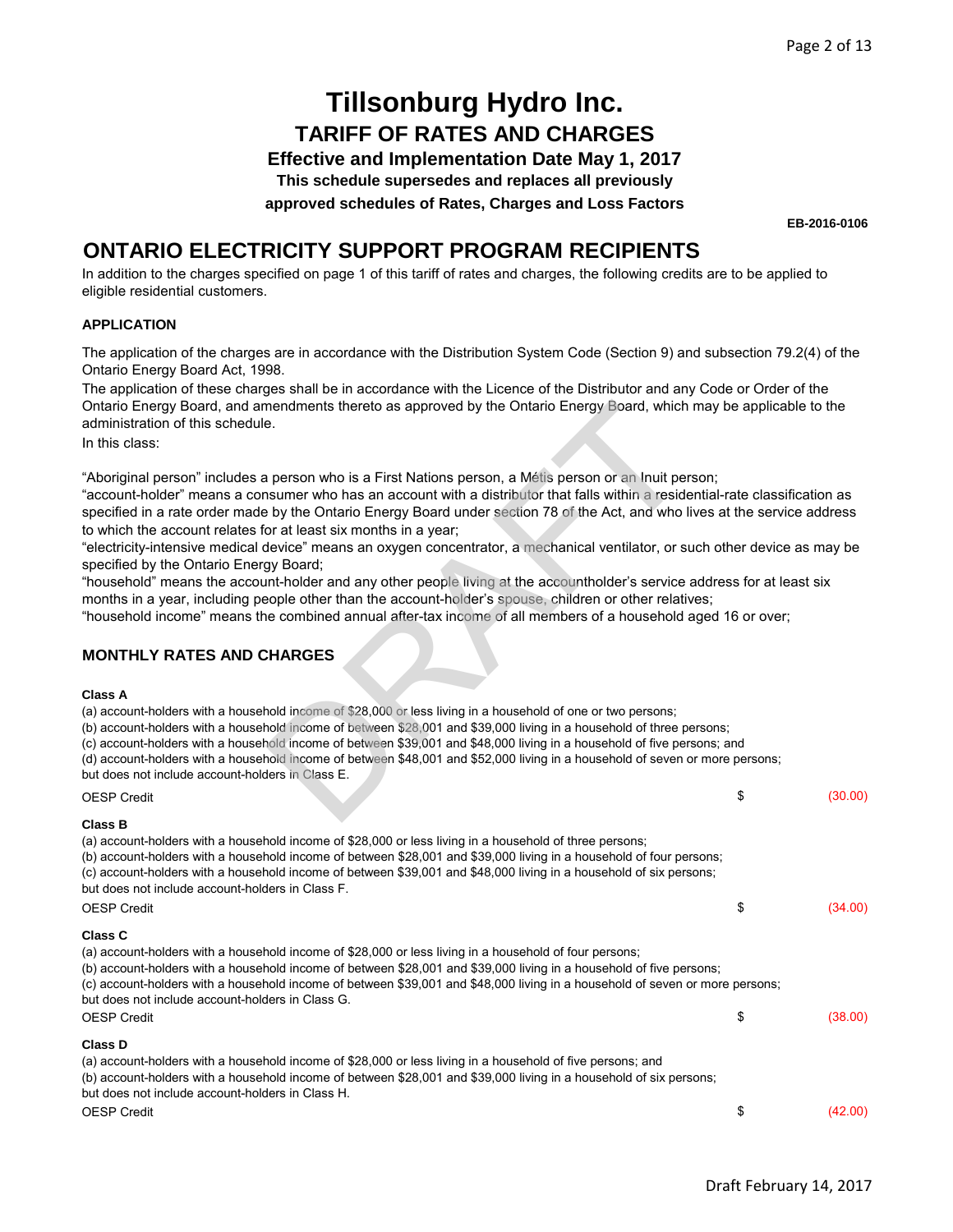#### Page 3 of 13

**EB-2016-0106**

 $$$  (45.00)

\$ (60.00)

## **Tillsonburg Hydro Inc. TARIFF OF RATES AND CHARGES**

#### **Effective and Implementation Date May 1, 2017**

**This schedule supersedes and replaces all previously**

#### **approved schedules of Rates, Charges and Loss Factors**

#### **Class E**

OESP Credit

Class E comprises account-holders with a household income and household size described under Class A who also meet any of the following conditions:

(a) the dwelling to which the account relates is heated primarily by electricity;

(b) the account-holder or any member of the account-holder's household is an Aboriginal person; or

(c) the account-holder or any member of the account-holder's household regularly uses, for medical purposes, an electricity-intensive medical device at the dwelling to which the account relates.

**Class F**

#### (c) account-holders with a household income and household size described under Class B who also meet any of the following conditions:

| i. the dwelling to which the account relates is heated primarily by electricity; |  |
|----------------------------------------------------------------------------------|--|
|----------------------------------------------------------------------------------|--|

- ii. the account-holder or any member of the account-holder's household is an Aboriginal person; or
- iii. the account-holder or any member of the account-holder's household regularly uses, for medical purposes, an electricity-intensive medical device at the dwelling to which the account relates

| SP Credit |  | - 12 | (50.00) |
|-----------|--|------|---------|
|           |  |      |         |

#### **Class G**

| (a) account-holders with a household income of \$28,000 or less living in a household of six or more persons;<br>(b) account-holders with a household income of between \$28,001 and \$39,000 living in a household of seven or more persons; or                                                                                                                                                                                                                                                                                                                             |    |         |
|------------------------------------------------------------------------------------------------------------------------------------------------------------------------------------------------------------------------------------------------------------------------------------------------------------------------------------------------------------------------------------------------------------------------------------------------------------------------------------------------------------------------------------------------------------------------------|----|---------|
| (c) account-holders with a household income and household size described under Class B who also meet any of the following conditions:                                                                                                                                                                                                                                                                                                                                                                                                                                        |    |         |
| i. the dwelling to which the account relates is heated primarily by electricity;<br>ii. the account-holder or any member of the account-holder's household is an Aboriginal person; or<br>iii. the account-holder or any member of the account-holder's household regularly uses, for medical purposes, an electricity-intensive                                                                                                                                                                                                                                             |    |         |
| medical device at the dwelling to which the account relates                                                                                                                                                                                                                                                                                                                                                                                                                                                                                                                  |    |         |
| <b>OESP Credit</b>                                                                                                                                                                                                                                                                                                                                                                                                                                                                                                                                                           | \$ | (50.00) |
| <b>Class G</b><br>Class G comprises account-holders with a household income and household size described under Class C who also meet any of the following<br>conditions:<br>(a) the dwelling to which the account relates is heated primarily by electricity;<br>(b) the account-holder or any member of the account-holder's household is an Aboriginal person; or<br>(c) the account-holder or any member of the account-holder's household regularly uses, for medical purposes, an electricity-intensive medical<br>device at the dwelling to which the account relates. |    |         |
| <b>OESP Credit</b>                                                                                                                                                                                                                                                                                                                                                                                                                                                                                                                                                           | S  | (55.00) |
| <b>Class H</b><br>Class H comprises account-holders with a household income and household size described under Class D who also meet any of the following<br>conditions:<br>(a) the dwelling to which the account relates is heated primarily by electricity;<br>(b) the account-holder or any member of the account-holder's household is an Aboriginal person; or<br>(c) the account-holder or any member of the account-holder's household regularly uses, for medical purposes, an electricity-intensive medical<br>device at the dwelling to which the account relates. |    |         |

| (c) the account-holder or any member of the account-holder's household regularly uses, for medical purposes, an electricity-intensive medical |  |  |  |
|-----------------------------------------------------------------------------------------------------------------------------------------------|--|--|--|
| device at the dwelling to which the account relates.                                                                                          |  |  |  |

OESP Credit

#### **Class I**

Class I comprises account-holders with a household income and household size described under paragraphs (a) or (b) of Class F who also meet any of the following conditions:

(a) the dwelling to which the account relates is heated primarily by electricity;

(b) the account-holder or any member of the account-holder's household is an Aboriginal person; or

(c) the account-holder or any member of the account-holder's household regularly uses, for medical purposes, an electricity-intensive medical device at the dwelling to which the account relates.

OESP Credit

 $$$  (75.00)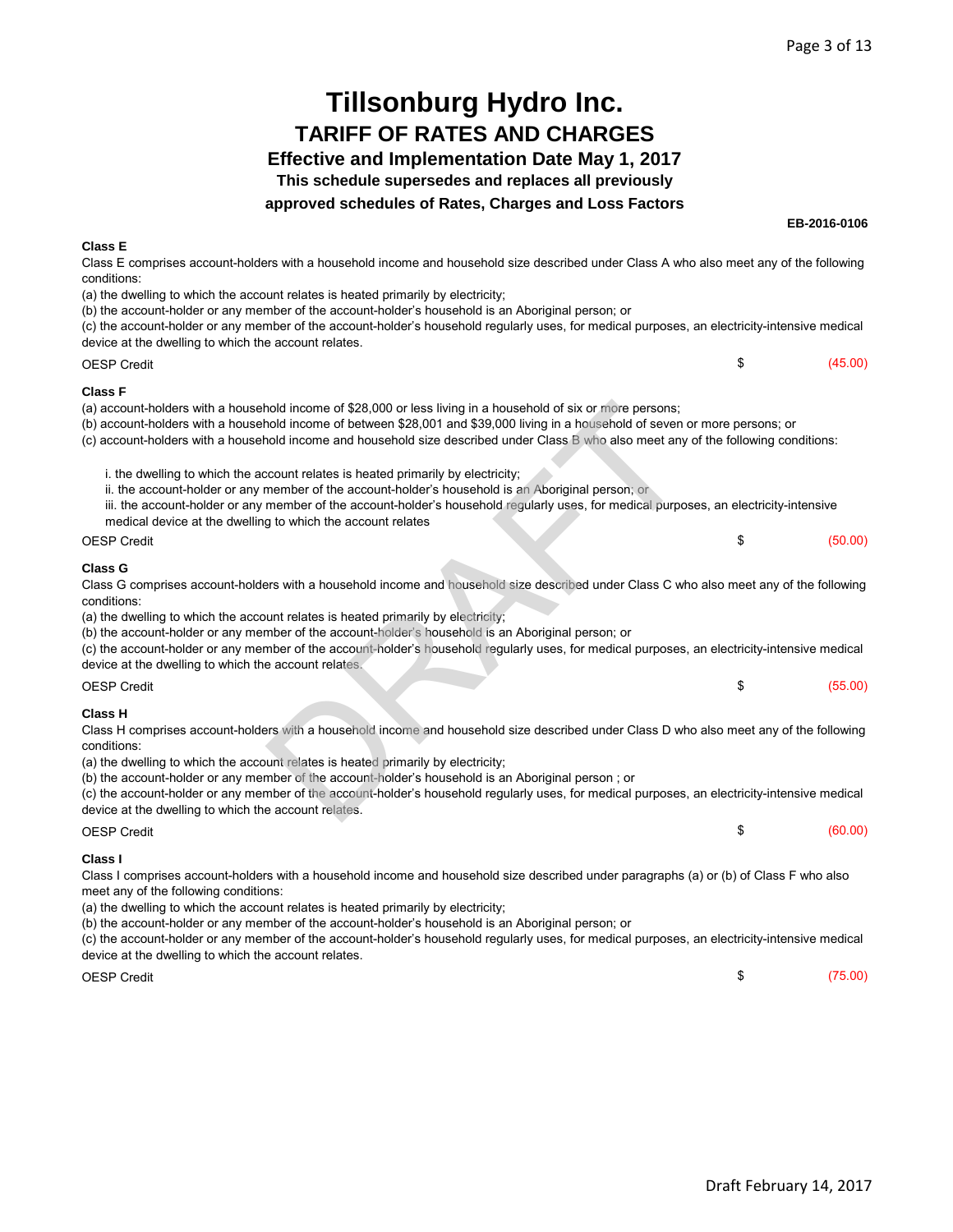**Effective and Implementation Date May 1, 2017**

**This schedule supersedes and replaces all previously**

**approved schedules of Rates, Charges and Loss Factors**

**EB-2016-0106**

### **GENERAL SERVICE LESS THAN 50 KW SERVICE CLASSIFICATION**

This classification applies to non residential account whose average monthly maximum demand is less than, or is forecast to be less than, 50 kW. Class B consumers are defined in accordance with O. Reg. 429/04. Further servicing details are available in Tillsonburg Hydro's Conditions of Service.

#### **APPLICATION**

The application of these rates and charges shall be in accordance with the Licence of the Distributor and any Code or Order of the Ontario Energy Board, and amendments thereto as approved by the Ontario Energy Board, which may be applicable to the administration of this schedule.

#### **MONTHLY RATES AND CHARGES - Delivery Component**

| the administration of this schedule.                                                                                                                                                                                                                                                                                                                                                                                                 |        |          |
|--------------------------------------------------------------------------------------------------------------------------------------------------------------------------------------------------------------------------------------------------------------------------------------------------------------------------------------------------------------------------------------------------------------------------------------|--------|----------|
| No rates and charges for the distribution of electricity and charges to meet the costs of any work or service done or furnished<br>for the purpose of the distribution of electricity shall be made except as permitted by this schedule, unless required by the<br>Distributor's Licence or a Code or Order of the Ontario Energy Board, and amendments thereto as approved by the Ontario<br>Energy Board, or as specified herein. |        |          |
| Unless specifically noted, this schedule does not contain any charges for the electricity commodity, be it under the Regulated<br>Price Plan, a contract with a retailer or the wholesale market price, as applicable. In addition, the charges in the MONTHLY<br>RATES AND CHARGES - Regulatory Component of this schedule do not apply to a customer that is an embedded wholesale<br>market participant.                          |        |          |
| It should be noted that this schedule does not list any charges, assessments, or credits that are required by law to be invoiced<br>by a distributor and that are not subject to Ontario Energy Board approval, such as the Debt Retirement Charge, the Global<br>Adjustment and the HST.                                                                                                                                            |        |          |
| <b>MONTHLY RATES AND CHARGES - Delivery Component</b>                                                                                                                                                                                                                                                                                                                                                                                |        |          |
| Service Charge                                                                                                                                                                                                                                                                                                                                                                                                                       | \$     | 26.36    |
| Rate Rider for Smart Metering Entity Charge - effective until October 31, 2018                                                                                                                                                                                                                                                                                                                                                       | \$     | 0.79     |
| Distribution Volumetric Rate                                                                                                                                                                                                                                                                                                                                                                                                         | \$/kWh | 0.0184   |
| Rate Rider for Disposition of Global Adjustment Account (2017) - effective until April 30, 2018                                                                                                                                                                                                                                                                                                                                      |        |          |
| Applicable only for Non-RPP Customers                                                                                                                                                                                                                                                                                                                                                                                                | \$/kWh | 0.0029   |
| Rate Rider for Disposition of Deferral/Variance Accounts (2017) - effective until April 30, 2018                                                                                                                                                                                                                                                                                                                                     | \$/kWh | (0.0033) |
| Retail Transmission Rate - Network Service Rate                                                                                                                                                                                                                                                                                                                                                                                      | \$/kWh | 0.0063   |
| Retail Transmission Rate - Line and Transformation Connection Service Rate                                                                                                                                                                                                                                                                                                                                                           | \$/kWh | 0.0049   |
| MONTHLY RATES AND CHARGES - Requisiony Component                                                                                                                                                                                                                                                                                                                                                                                     |        |          |

#### **MONTHLY RATES AND CHARGES - Regulatory Component**

| Wholesale Market Service Rate (WMS) - not including CBR          | \$/kWh | 0.0032 |
|------------------------------------------------------------------|--------|--------|
| Capacity Based Recovery (CBR) - Applicable for Class B Customers | \$/kWh | 0.0004 |
| Rural or Remote Electricity Rate Protection Charge (RRRP)        | \$/kWh | 0.0021 |
| Ontario Electricity Support Program Charge (OESP)                | \$/kWh | 0.0011 |
| Standard Supply Service - Administrative Charge (if applicable)  |        | 0.25   |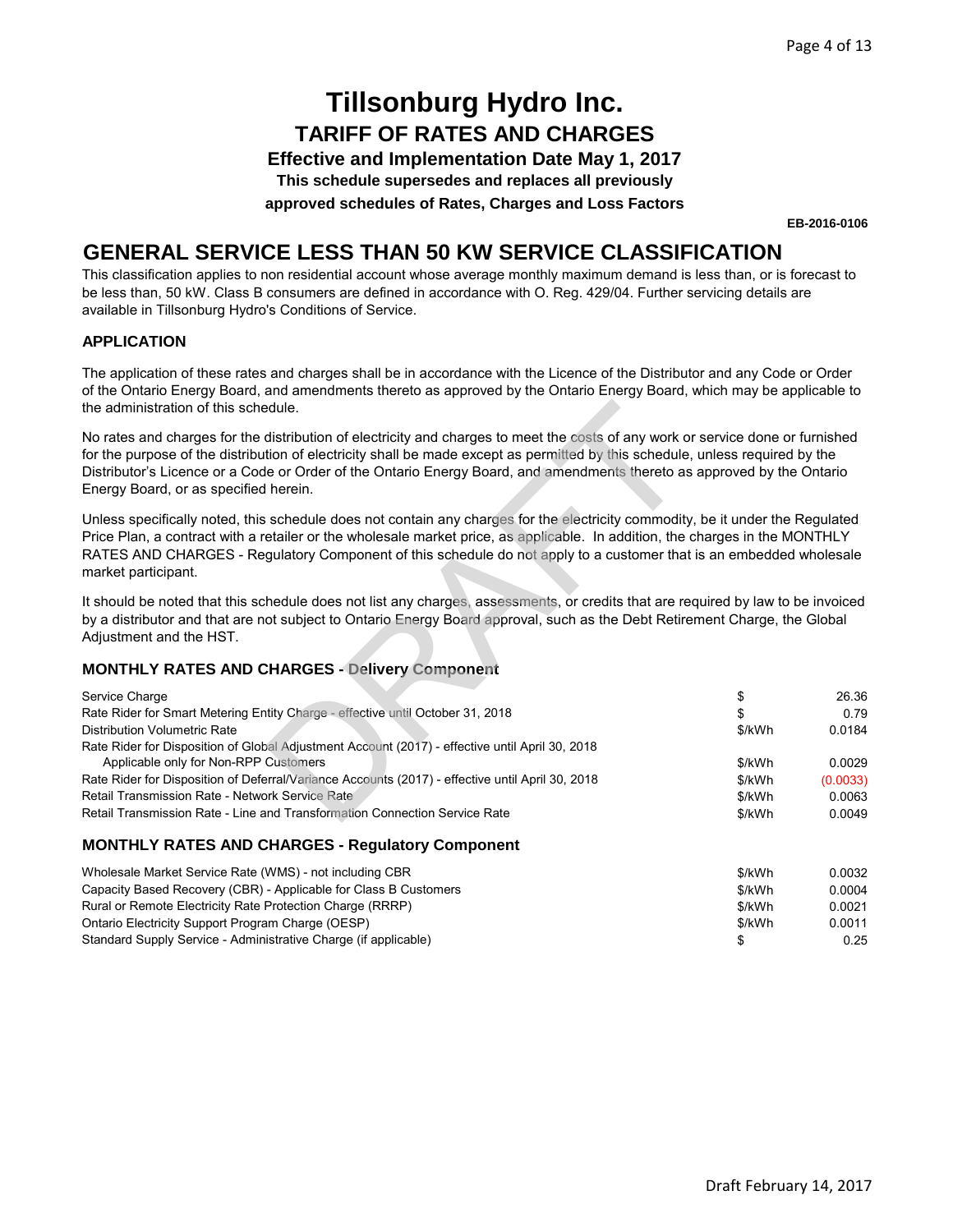**Effective and Implementation Date May 1, 2017**

**This schedule supersedes and replaces all previously**

**approved schedules of Rates, Charges and Loss Factors**

**EB-2016-0106**

### **GENERAL SERVICE 50 TO 499 KW SERVICE CLASSIFICATION**

This classification applies to a non residential account whose average monthly maximum demand used for billing purposes is equal to or greater than, or is forecast to be equal to or greater than, 50 kW but less than 500 kW. Class B consumers are defined in accordance with O. Reg. 429/04. Further servicing details are available in Tillsonburg Hydro's Conditions of Service.

#### **APPLICATION**

The application of these rates and charges shall be in accordance with the Licence of the Distributor and any Code or Order of the Ontario Energy Board, and amendments thereto as approved by the Ontario Energy Board, which may be applicable to the administration of this schedule.

#### **MONTHLY RATES AND CHARGES - Delivery Component**

| No rates and charges for the distribution of electricity and charges to meet the costs of any work or service done or furnished<br>for the purpose of the distribution of electricity shall be made except as permitted by this schedule, unless required by the<br>Distributor's Licence or a Code or Order of the Ontario Energy Board, and amendments thereto as approved by the Ontario<br>Unless specifically noted, this schedule does not contain any charges for the electricity commodity, be it under the Regulated<br>Price Plan, a contract with a retailer or the wholesale market price, as applicable. In addition, the charges in the MONTHLY<br>RATES AND CHARGES - Regulatory Component of this schedule do not apply to a customer that is an embedded wholesale<br>It should be noted that this schedule does not list any charges, assessments, or credits that are required by law to be invoiced<br>by a distributor and that are not subject to Ontario Energy Board approval, such as the Debt Retirement Charge, the Global |
|-------------------------------------------------------------------------------------------------------------------------------------------------------------------------------------------------------------------------------------------------------------------------------------------------------------------------------------------------------------------------------------------------------------------------------------------------------------------------------------------------------------------------------------------------------------------------------------------------------------------------------------------------------------------------------------------------------------------------------------------------------------------------------------------------------------------------------------------------------------------------------------------------------------------------------------------------------------------------------------------------------------------------------------------------------|
|                                                                                                                                                                                                                                                                                                                                                                                                                                                                                                                                                                                                                                                                                                                                                                                                                                                                                                                                                                                                                                                       |
|                                                                                                                                                                                                                                                                                                                                                                                                                                                                                                                                                                                                                                                                                                                                                                                                                                                                                                                                                                                                                                                       |
|                                                                                                                                                                                                                                                                                                                                                                                                                                                                                                                                                                                                                                                                                                                                                                                                                                                                                                                                                                                                                                                       |
|                                                                                                                                                                                                                                                                                                                                                                                                                                                                                                                                                                                                                                                                                                                                                                                                                                                                                                                                                                                                                                                       |
| 137.10<br>2.0733                                                                                                                                                                                                                                                                                                                                                                                                                                                                                                                                                                                                                                                                                                                                                                                                                                                                                                                                                                                                                                      |
| 0.0029                                                                                                                                                                                                                                                                                                                                                                                                                                                                                                                                                                                                                                                                                                                                                                                                                                                                                                                                                                                                                                                |
| (1.0706)                                                                                                                                                                                                                                                                                                                                                                                                                                                                                                                                                                                                                                                                                                                                                                                                                                                                                                                                                                                                                                              |
| 2.4594<br>1.8816                                                                                                                                                                                                                                                                                                                                                                                                                                                                                                                                                                                                                                                                                                                                                                                                                                                                                                                                                                                                                                      |
|                                                                                                                                                                                                                                                                                                                                                                                                                                                                                                                                                                                                                                                                                                                                                                                                                                                                                                                                                                                                                                                       |

#### **MONTHLY RATES AND CHARGES - Regulatory Component**

| Wholesale Market Service Rate (WMS) - not including CBR          | \$/kWh | 0.0032 |
|------------------------------------------------------------------|--------|--------|
| Capacity Based Recovery (CBR) - Applicable for Class B Customers | \$/kWh | 0.0004 |
| Rural or Remote Electricity Rate Protection Charge (RRRP)        | \$/kWh | 0.0021 |
| Ontario Electricity Support Program Charge (OESP)                | \$/kWh | 0.0011 |
| Standard Supply Service - Administrative Charge (if applicable)  |        | 0.25   |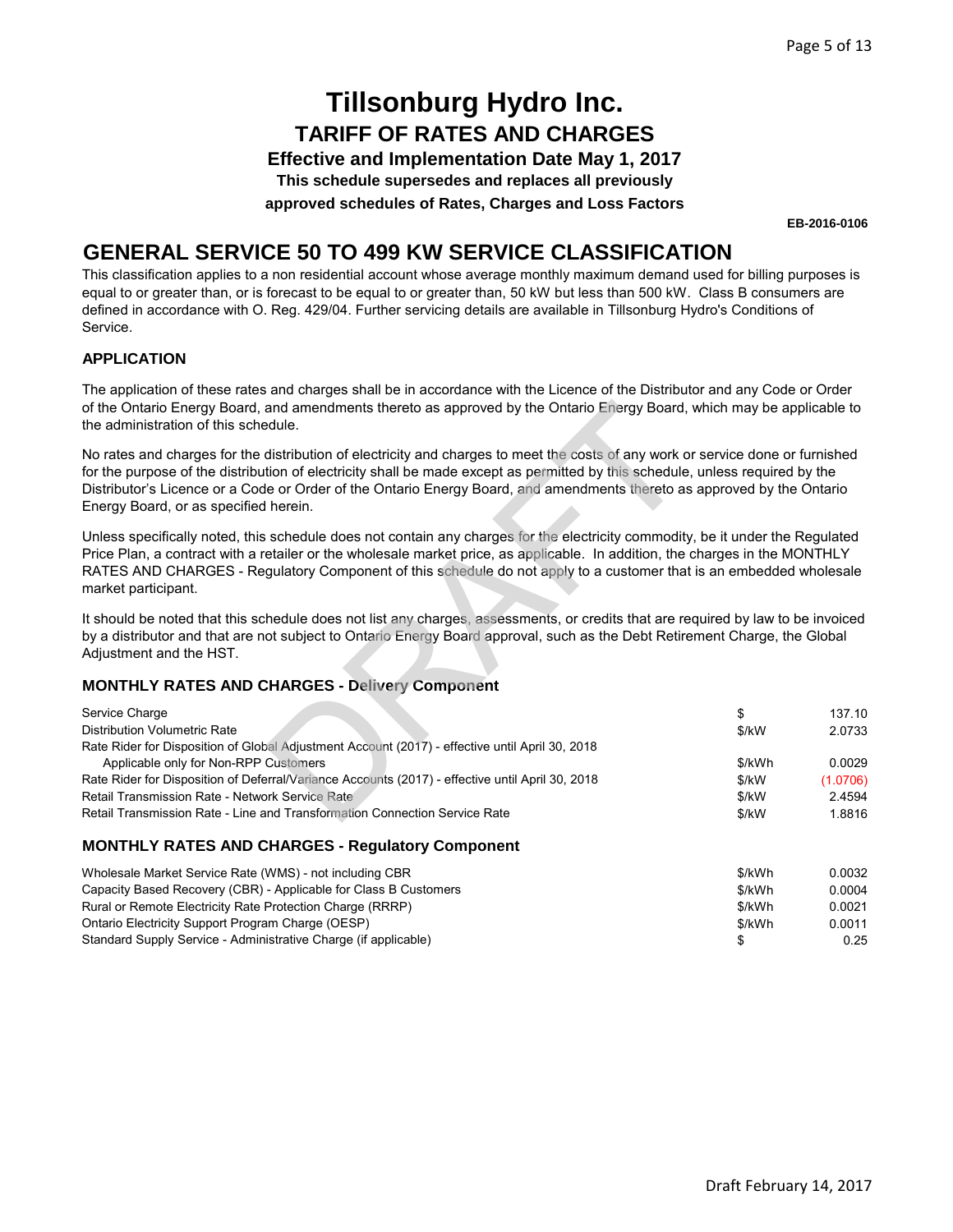**Effective and Implementation Date May 1, 2017**

**This schedule supersedes and replaces all previously**

**approved schedules of Rates, Charges and Loss Factors**

**EB-2016-0106**

### **GENERAL SERVICE 500 TO 1,499 KW SERVICE CLASSIFICATION**

This classification applies to a non residential account whose average monthly maximum demand used for billing purposes is equal to or greater than, or is forecast to be equal to order greater than, 500 kW but less than 1,500 kW. Class A and Class B consumers are defined in accordance with O. Reg. 429/04. Further servicing details are available in Tillsonburg Hydro's Conditions of Service.

#### **APPLICATION**

The application of these rates and charges shall be in accordance with the Licence of the Distributor and any Code or Order of the Ontario Energy Board, and amendments thereto as approved by the Ontario Energy Board, which may be applicable to the administration of this schedule.

No rates and charges for the distribution of electricity and charges to meet the costs of any work or service done or furnished for the purpose of the distribution of electricity shall be made except as permitted by this schedule, unless required by the Distributor's Licence or a Code or Order of the Ontario Energy Board, and amendments thereto as approved by the Ontario Energy Board, or as specified herein.

Unless specifically noted, this schedule does not contain any charges for the electricity commodity, be it under the Regulated Price Plan, a contract with a retailer or the wholesale market price, as applicable. In addition, the charges in the MONTHLY RATES AND CHARGES - Regulatory Component of this schedule do not apply to a customer that is an embedded wholesale market participant.

The rate rider for the disposition of WMS – Sub-account CBR Class B is not applicable to wholesale market participants (WMP), customers that transitioned between Class A and Class B during the variance account accumulation period, or to customers that were in Class A for the entire period. Customers who transitioned are to be charged or refunded their share of the variance disposed through customer specific billing adjustments. This rate rider is to be consistently applied for the entire period to the sunset date of the rate rider. In addition, this rate rider is applicable to all new Class B customers.

The rate rider for the disposition of Global Adjustment is only applicable to non-RPP Class B customers. It is not applicable to WMP, customers that transitioned between Class A and Class B during the variance account accumulation period, or to customers that were in Class A for the entire period. Customers who transitioned are to be charged or refunded their share of the variance disposed through customer specific billing adjustments. This rate rider is to be consistently applied for the entire period to the sunset date of the rate rider. In addition, this rate rider is applicable to all new non-RPP Class B customers. and university and charges to meet the costs of any work conductors and distribution of electricity and charges to meet the costs of any work conduction of electricity shall be made except as permitted by this schedule or

It should be noted that this schedule does not list any charges, assessments, or credits that are required by law to be invoiced by a distributor and that are not subject to Ontario Energy Board approval, such as the Debt Retirement Charge, the Global Adjustment and the HST.

#### **MONTHLY RATES AND CHARGES - Delivery Component**

| Service Charge                                                                                                                           | \$     | 1.425.79 |
|------------------------------------------------------------------------------------------------------------------------------------------|--------|----------|
| Distribution Volumetric Rate                                                                                                             | \$/kW  | 1.0748   |
| Rate Rider for Disposition of Global Adjustment Account (2017) - effective until April 30, 2018<br>Applicable only for Non-RPP Customers | \$/kWh | 0.0029   |
| Rate Rider for Disposition of Deferral/Variance Accounts (2017) - effective until April 30, 2018                                         | \$/kW  | (1.3850) |
| Retail Transmission Rate - Network Service Rate - Interval Metered                                                                       | \$/kW  | 3.2228   |
| Retail Transmission Rate - Line and Transformation Connection Service Rate - Interval Metered                                            | \$/kW  | 2.5641   |
| <b>MONTHLY RATES AND CHARGES - Regulatory Component</b>                                                                                  |        |          |
| Wholesale Market Service Rate (WMS) - not including CBR                                                                                  | \$/kWh | 0.0032   |
| Capacity Based Recovery (CBR) - Applicable for Class B Customers                                                                         | \$/kWh | 0.0004   |
| Rural or Remote Electricity Rate Protection Charge (RRRP)                                                                                | \$/kWh | 0.0021   |
| Ontario Electricity Support Program Charge (OESP)                                                                                        | \$/kWh | 0.0011   |
| Standard Supply Service - Administrative Charge (if applicable)                                                                          | \$     | 0.25     |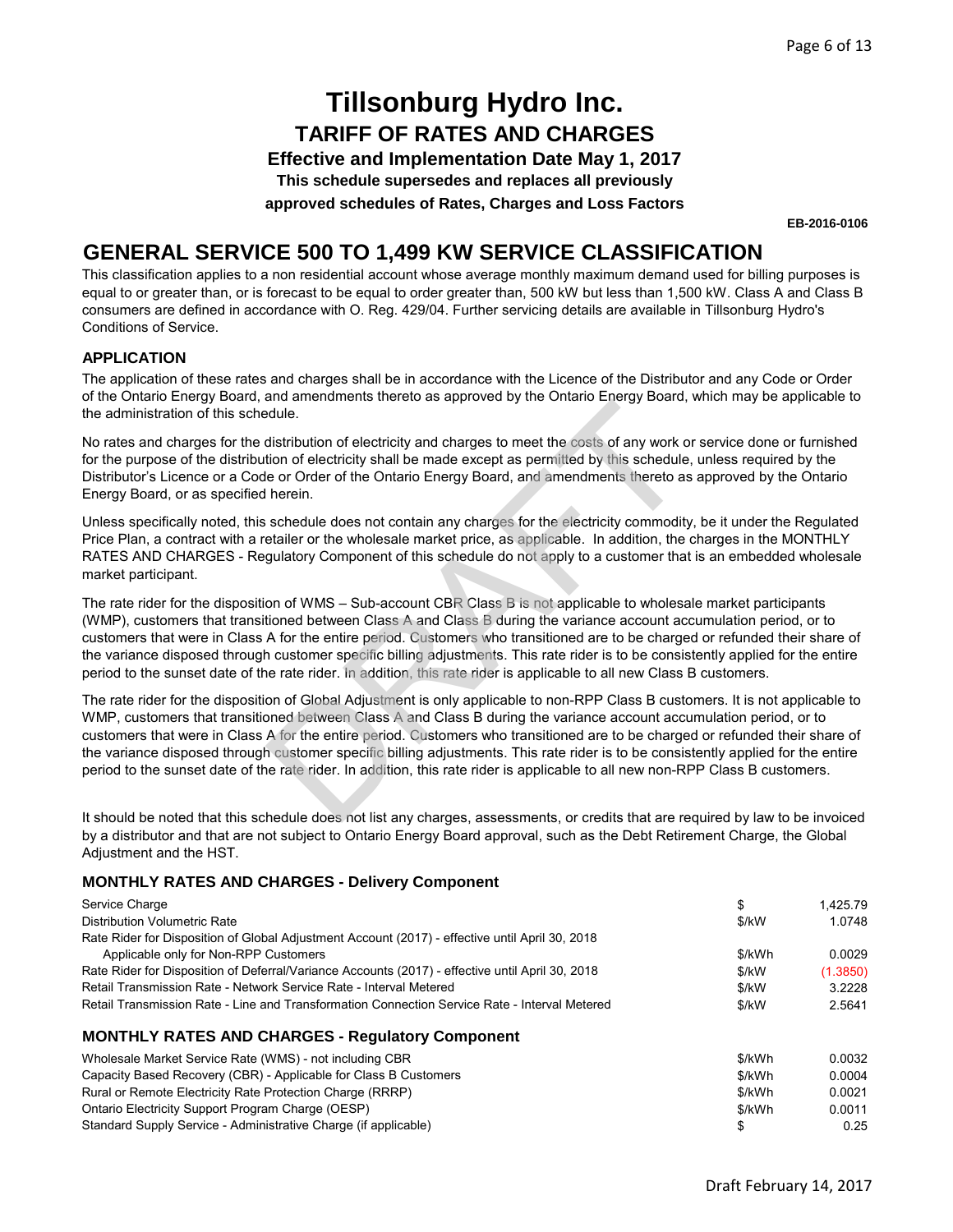**Effective and Implementation Date May 1, 2017**

**This schedule supersedes and replaces all previously**

**approved schedules of Rates, Charges and Loss Factors**

**EB-2016-0106**

### **GENERAL SERVICE EQUAL TO OR GREATER THAN 1,500 KW SERVICE**

This classification applies to a non residential account whose average monthly maximum demand used for billing purposes is equal to or greater than, or is forecast to be equal to or greater than, 1,500 kW. Class A and Class B consumers are defined in accordance with O. Reg. 429/04. Further servicing details are available in Tillsonburg Hydro's Conditions of Service.

#### **APPLICATION**

The application of these rates and charges shall be in accordance with the Licence of the Distributor and any Code or Order of the Ontario Energy Board, and amendments thereto as approved by the Ontario Energy Board, which may be applicable to the administration of this schedule.

No rates and charges for the distribution of electricity and charges to meet the costs of any work or service done or furnished for the purpose of the distribution of electricity shall be made except as permitted by this schedule, unless required by the Distributor's Licence or a Code or Order of the Ontario Energy Board, and amendments thereto as approved by the Ontario Energy Board, or as specified herein.

Unless specifically noted, this schedule does not contain any charges for the electricity commodity, be it under the Regulated Price Plan, a contract with a retailer or the wholesale market price, as applicable. In addition, the charges in the MONTHLY RATES AND CHARGES - Regulatory Component of this schedule do not apply to a customer that is an embedded wholesale market participant.

The rate rider for the disposition of WMS – Sub-account CBR Class B is not applicable to wholesale market participants (WMP), customers that transitioned between Class A and Class B during the variance account accumulation period, or to customers that were in Class A for the entire period. Customers who transitioned are to be charged or refunded their share of the variance disposed through customer specific billing adjustments. This rate rider is to be consistently applied for the entire period to the sunset date of the rate rider. In addition, this rate rider is applicable to all new Class B customers. and amendments thereto as approved by the Ontario Energy Board,<br>distribution of electricity and charges to meet the costs of any work control distribution of electricity shall be made except as permitted by this schedule<br>t

The rate rider for the disposition of Global Adjustment is only applicable to non-RPP Class B customers. It is not applicable to WMP, customers that transitioned between Class A and Class B during the variance account accumulation period, or to customers that were in Class A for the entire period. Customers who transitioned are to be charged or refunded their share of the variance disposed through customer specific billing adjustments. This rate rider is to be consistently applied for the entire period to the sunset date of the rate rider. In addition, this rate rider is applicable to all new non-RPP Class B customers.

It should be noted that this schedule does not list any charges, assessments, or credits that are required by law to be invoiced by a distributor and that are not subject to Ontario Energy Board approval, such as the Debt Retirement Charge, the Global Adjustment and the HST.

#### **MONTHLY RATES AND CHARGES - Delivery Component**

| Service Charge                                                                                   | \$     | 2.007.28 |
|--------------------------------------------------------------------------------------------------|--------|----------|
| Distribution Volumetric Rate                                                                     | \$/kW  | 1.8965   |
| Rate Rider for Disposition of Global Adjustment Account (2017) - effective until April 30, 2018  |        |          |
| Applicable only for Non-RPP Customers                                                            | \$/kWh | 0.0029   |
| Rate Rider for Disposition of Deferral/Variance Accounts (2017) - effective until April 30, 2018 | \$/kW  | (1.7042) |
| Retail Transmission Rate - Network Service Rate - Interval Metered                               | \$/kW  | 3.2228   |
| Retail Transmission Rate - Line and Transformation Connection Service Rate - Interval Metered    | \$/kW  | 2.5641   |
| <b>MONTHLY RATES AND CHARGES - Regulatory Component</b>                                          |        |          |
| Wholesale Market Service Rate (WMS) - not including CBR                                          | \$/kWh | 0.0032   |
| Capacity Based Recovery (CBR) - Applicable for Class B Customers                                 | \$/kWh | 0.0004   |
| Rural or Remote Electricity Rate Protection Charge (RRRP)                                        | \$/kWh | 0.0021   |
| Ontario Electricity Support Program Charge (OESP)                                                | \$/kWh | 0.0011   |
| Standard Supply Service - Administrative Charge (if applicable)                                  | \$     | 0.25     |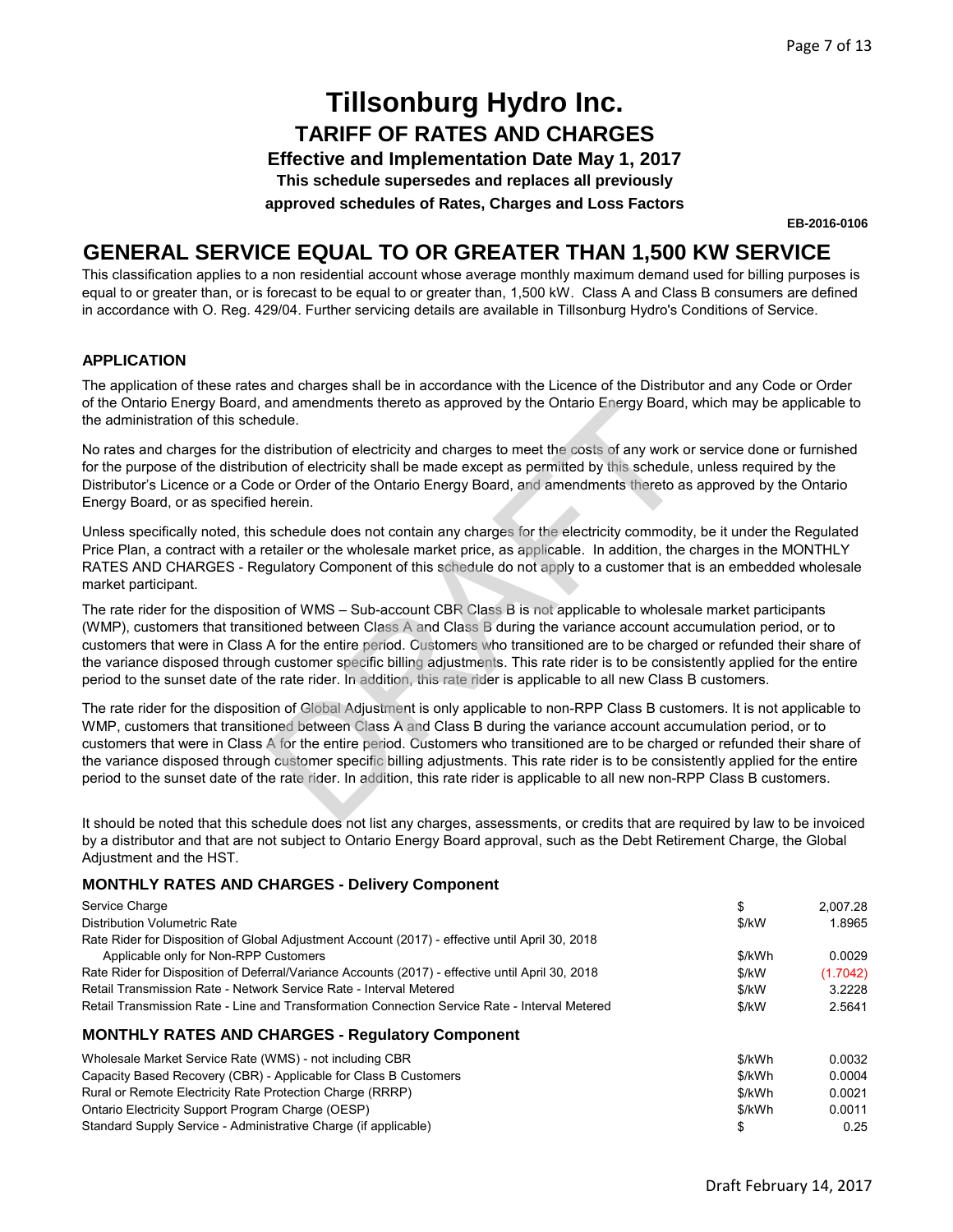**Effective and Implementation Date May 1, 2017**

**This schedule supersedes and replaces all previously**

**approved schedules of Rates, Charges and Loss Factors**

**EB-2016-0106**

### **UNMETERED SCATTERED LOAD SERVICE CLASSIFICATION**

This classification applies to an account whose average monthly maximum demand is less than, or is forecast to be less than, 50 kW and the consumption is unmetered. Such connections include cable TV power packs, bus shelters, telephone booths, traffic lights, railway crossings, etc. The level of the consumption will be agreed to by the distributor and the customer, based on detailed manufacturer information/documentation with regard to electrical consumption of the unmetered load or periodic monitoring of actual consumption. Class B consumers are defined in accordance with O. Reg. 429/04. Further servicing details are available in Tillsonburg Hydro's Conditions of Service.

#### **APPLICATION**

The application of these rates and charges shall be in accordance with the Licence of the Distributor and any Code or Order of the Ontario Energy Board, and amendments thereto as approved by the Ontario Energy Board, which may be applicable to the administration of this schedule.

No rates and charges for the distribution of electricity and charges to meet the costs of any work or service done or furnished for the purpose of the distribution of electricity shall be made except as permitted by this schedule, unless required by the Distributor's Licence or a Code or Order of the Ontario Energy Board, and amendments thereto as approved by the Ontario Energy Board, or as specified herein. and charges shall be in accordance with the Licence of the Distribution<br>and amendments thereto as approved by the Ontario Energy Board,<br>distribution of electricity and charges to meet the costs of any work c<br>tion of electr

Unless specifically noted, this schedule does not contain any charges for the electricity commodity, be it under the Regulated Price Plan, a contract with a retailer or the wholesale market price, as applicable. In addition, the charges in the MONTHLY RATES AND CHARGES - Regulatory Component of this schedule do not apply to a customer that is an embedded wholesale market participant.

It should be noted that this schedule does not list any charges, assessments, or credits that are required by law to be invoiced by a distributor and that are not subject to Ontario Energy Board approval, such as the Debt Retirement Charge, the Global Adjustment and the HST.

#### **MONTHLY RATES AND CHARGES - Delivery Component**

Standard Supply Service - Administrative Charge (if applicable)

| Service Charge (per connection)                                                                  | \$     | 7.32     |
|--------------------------------------------------------------------------------------------------|--------|----------|
| Distribution Volumetric Rate                                                                     | \$/kWh | 0.0128   |
| Rate Rider for Disposition of Global Adjustment Account (2017) - effective until April 30, 2018  |        |          |
| Applicable only for Non-RPP Customers                                                            | \$/kWh | 0.0029   |
| Rate Rider for Disposition of Deferral/Variance Accounts (2017) - effective until April 30, 2018 | \$/kWh | (0.0034) |
| Retail Transmission Rate - Network Service Rate                                                  | \$/kWh | 0.0063   |
| Retail Transmission Rate - Line and Transformation Connection Service Rate                       | \$/kWh | 0.0049   |
| <b>MONTHLY RATES AND CHARGES - Regulatory Component</b>                                          |        |          |
| Wholesale Market Service Rate (WMS) - not including CBR                                          | \$/kWh | 0.0032   |
| Capacity Based Recovery (CBR) - Applicable for Class B Customers                                 | \$/kWh | 0.0004   |
| Rural or Remote Electricity Rate Protection Charge (RRRP)                                        | \$/kWh | 0.0021   |
| Ontario Electricity Support Program Charge (OESP)                                                | \$/kWh | 0.0011   |
| Standard Supply Service - Administrative Charge (if applicable)                                  | \$     | 0.25     |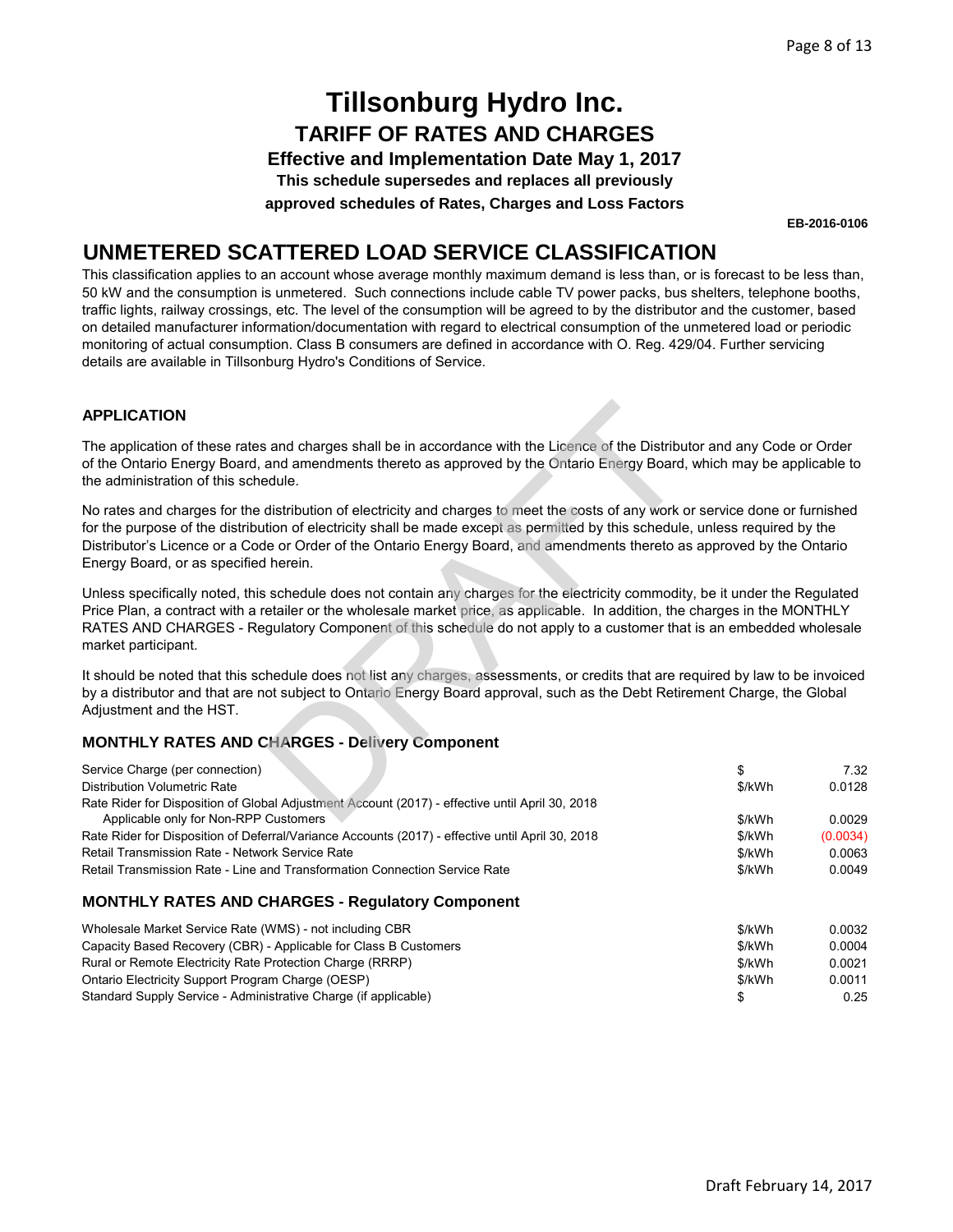**Effective and Implementation Date May 1, 2017**

**This schedule supersedes and replaces all previously**

**approved schedules of Rates, Charges and Loss Factors**

**EB-2016-0106**

### **SENTINEL LIGHTING SERVICE CLASSIFICATION**

This classification refers to accounts that are an unmetered lighting load supplied to a sentinel light. Class B consumers are defined in accordance with O. Reg. 429/04. Further servicing details are available in Tillsonburg Hydro's Conditions of Service.

#### **APPLICATION**

The application of these rates and charges shall be in accordance with the Licence of the Distributor and any Code or Order of the Ontario Energy Board, and amendments thereto as approved by the Ontario Energy Board, which may be applicable to the administration of this schedule.

#### **MONTHLY RATES AND CHARGES - Delivery Component**

| the administration of this schedule.                                                                                                                                                                                                                                                                                                                                                                                                 |        |          |
|--------------------------------------------------------------------------------------------------------------------------------------------------------------------------------------------------------------------------------------------------------------------------------------------------------------------------------------------------------------------------------------------------------------------------------------|--------|----------|
| No rates and charges for the distribution of electricity and charges to meet the costs of any work or service done or furnished<br>for the purpose of the distribution of electricity shall be made except as permitted by this schedule, unless required by the<br>Distributor's Licence or a Code or Order of the Ontario Energy Board, and amendments thereto as approved by the Ontario<br>Energy Board, or as specified herein. |        |          |
| Unless specifically noted, this schedule does not contain any charges for the electricity commodity, be it under the Regulated<br>Price Plan, a contract with a retailer or the wholesale market price, as applicable. In addition, the charges in the MONTHLY<br>RATES AND CHARGES - Regulatory Component of this schedule do not apply to a customer that is an embedded wholesale<br>market participant.                          |        |          |
| It should be noted that this schedule does not list any charges, assessments, or credits that are required by law to be invoiced<br>by a distributor and that are not subject to Ontario Energy Board approval, such as the Debt Retirement Charge, the Global<br>Adjustment and the HST.                                                                                                                                            |        |          |
| <b>MONTHLY RATES AND CHARGES - Delivery Component</b>                                                                                                                                                                                                                                                                                                                                                                                |        |          |
| Service Charge (per connection)                                                                                                                                                                                                                                                                                                                                                                                                      | \$     | 2.50     |
| Distribution Volumetric Rate                                                                                                                                                                                                                                                                                                                                                                                                         | \$/kW  | 21.9129  |
| Rate Rider for Disposition of Global Adjustment Account (2017) - effective until April 30, 2018<br>Applicable only for Non-RPP Customers                                                                                                                                                                                                                                                                                             | \$/kWh | 0.0029   |
| Rate Rider for Disposition of Deferral/Variance Accounts (2017) - effective until April 30, 2018                                                                                                                                                                                                                                                                                                                                     | \$/kW  | (0.7009) |
| Retail Transmission Rate - Network Service Rate                                                                                                                                                                                                                                                                                                                                                                                      | \$/kW  | 2.0250   |
| Retail Transmission Rate - Line and Transformation Connection Service Rate                                                                                                                                                                                                                                                                                                                                                           | \$/kW  | 1.5498   |
| <b>MONTHLY RATES AND CHARGES - Regulatory Component</b>                                                                                                                                                                                                                                                                                                                                                                              |        |          |

| Wholesale Market Service Rate (WMS) - not including CBR          | \$/kWh | 0.0032 |
|------------------------------------------------------------------|--------|--------|
| Capacity Based Recovery (CBR) - Applicable for Class B Customers | \$/kWh | 0.0004 |
| Rural or Remote Electricity Rate Protection Charge (RRRP)        | \$/kWh | 0.0021 |
| Ontario Electricity Support Program Charge (OESP)                | \$/kWh | 0.0011 |
| Standard Supply Service - Administrative Charge (if applicable)  |        | 0.25   |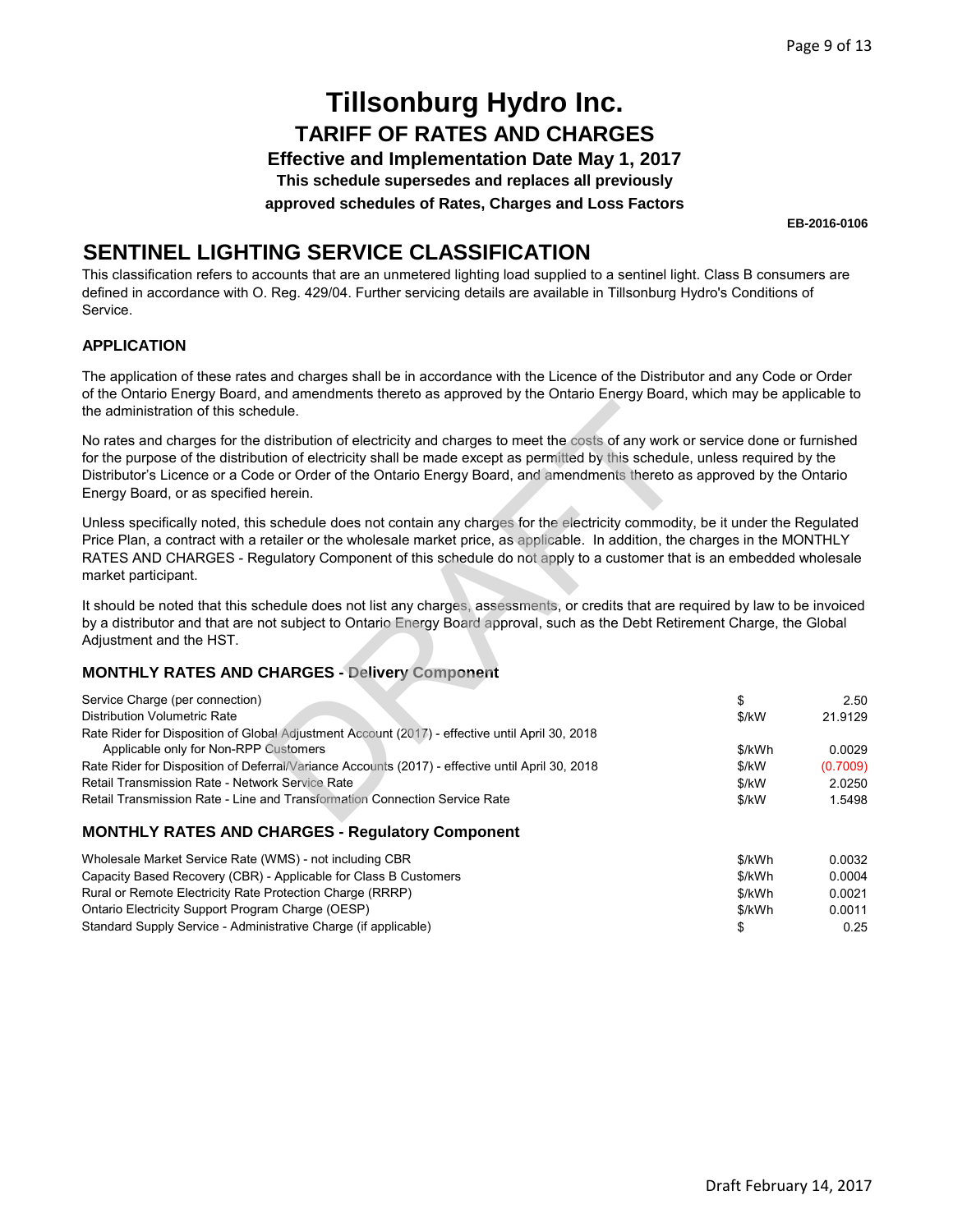**Effective and Implementation Date May 1, 2017**

**This schedule supersedes and replaces all previously**

**approved schedules of Rates, Charges and Loss Factors**

**EB-2016-0106**

### **STREET LIGHTING SERVICE CLASSIFICATION**

This classification applies to an account for roadway lighting with a Municipality, Regional Municipality, Ministry of Transportation and private roadway lighting, controlled by photo cells. The consumption for these customers will be based on the calculated connected load times the required lighting times established in the approved Ontario Energy Board street lighting load shape template. Class B consumers are defined in accordance with O. Reg. 429/04. Further servicing details are available in Tillsonburg Hydro's Conditions of Service.

#### **APPLICATION**

#### **MONTHLY RATES AND CHARGES - Delivery Component**

| The application of these rates and charges shall be in accordance with the Licence of the Distributor and any Code or Order<br>of the Ontario Energy Board, and amendments thereto as approved by the Ontario Energy Board, which may be applicable to<br>the administration of this schedule.                                                                                                                                                                                                            |                                                  |                                                              |
|-----------------------------------------------------------------------------------------------------------------------------------------------------------------------------------------------------------------------------------------------------------------------------------------------------------------------------------------------------------------------------------------------------------------------------------------------------------------------------------------------------------|--------------------------------------------------|--------------------------------------------------------------|
| No rates and charges for the distribution of electricity and charges to meet the costs of any work or service done or furnished<br>for the purpose of the distribution of electricity shall be made except as permitted by this schedule, unless required by the<br>Distributor's Licence or a Code or Order of the Ontario Energy Board, and amendments thereto as approved by the Ontario<br>Energy Board, or as specified herein.                                                                      |                                                  |                                                              |
| Unless specifically noted, this schedule does not contain any charges for the electricity commodity, be it under the Regulated<br>Price Plan, a contract with a retailer or the wholesale market price, as applicable. In addition, the charges in the MONTHLY<br>RATES AND CHARGES - Regulatory Component of this schedule do not apply to a customer that is an embedded wholesale<br>market participant.                                                                                               |                                                  |                                                              |
| It should be noted that this schedule does not list any charges, assessments, or credits that are required by law to be invoiced<br>by a distributor and that are not subject to Ontario Energy Board approval, such as the Debt Retirement Charge, the Global<br>Adjustment and the HST.                                                                                                                                                                                                                 |                                                  |                                                              |
| <b>MONTHLY RATES AND CHARGES - Delivery Component</b>                                                                                                                                                                                                                                                                                                                                                                                                                                                     |                                                  |                                                              |
| Service Charge (per customer)<br>Distribution Volumetric Rate<br>Rate Rider for Disposition of Global Adjustment Account (2017) - effective until April 30, 2018<br>Applicable only for Non-RPP Customers<br>Rate Rider for Disposition of Deferral/Variance Accounts (2017) - effective until April 30, 2018<br>Retail Transmission Rate - Network Service Rate<br>Retail Transmission Rate - Line and Transformation Connection Service Rate<br><b>MONTHLY RATES AND CHARGES - Regulatory Component</b> | \$<br>\$/kW<br>\$/kWh<br>\$/kW<br>\$/kW<br>\$/kW | 1,778.38<br>8.4850<br>0.0029<br>(1.2824)<br>2.0198<br>1.5459 |
| Wholesale Market Service Rate (WMS) - not including CBR                                                                                                                                                                                                                                                                                                                                                                                                                                                   | \$/kWh                                           | 0.0032                                                       |
| Capacity Based Recovery (CBR) - Applicable for Class B Customers                                                                                                                                                                                                                                                                                                                                                                                                                                          | \$/kWh                                           | 0.0004                                                       |
| Rural or Remote Electricity Rate Protection Charge (RRRP)                                                                                                                                                                                                                                                                                                                                                                                                                                                 | \$/kWh                                           | 0.0021                                                       |
| Ontario Electricity Support Program Charge (OESP)                                                                                                                                                                                                                                                                                                                                                                                                                                                         | \$/kWh                                           | 0.0011                                                       |
| Standard Supply Service - Administrative Charge (if applicable)                                                                                                                                                                                                                                                                                                                                                                                                                                           | \$                                               | 0.25                                                         |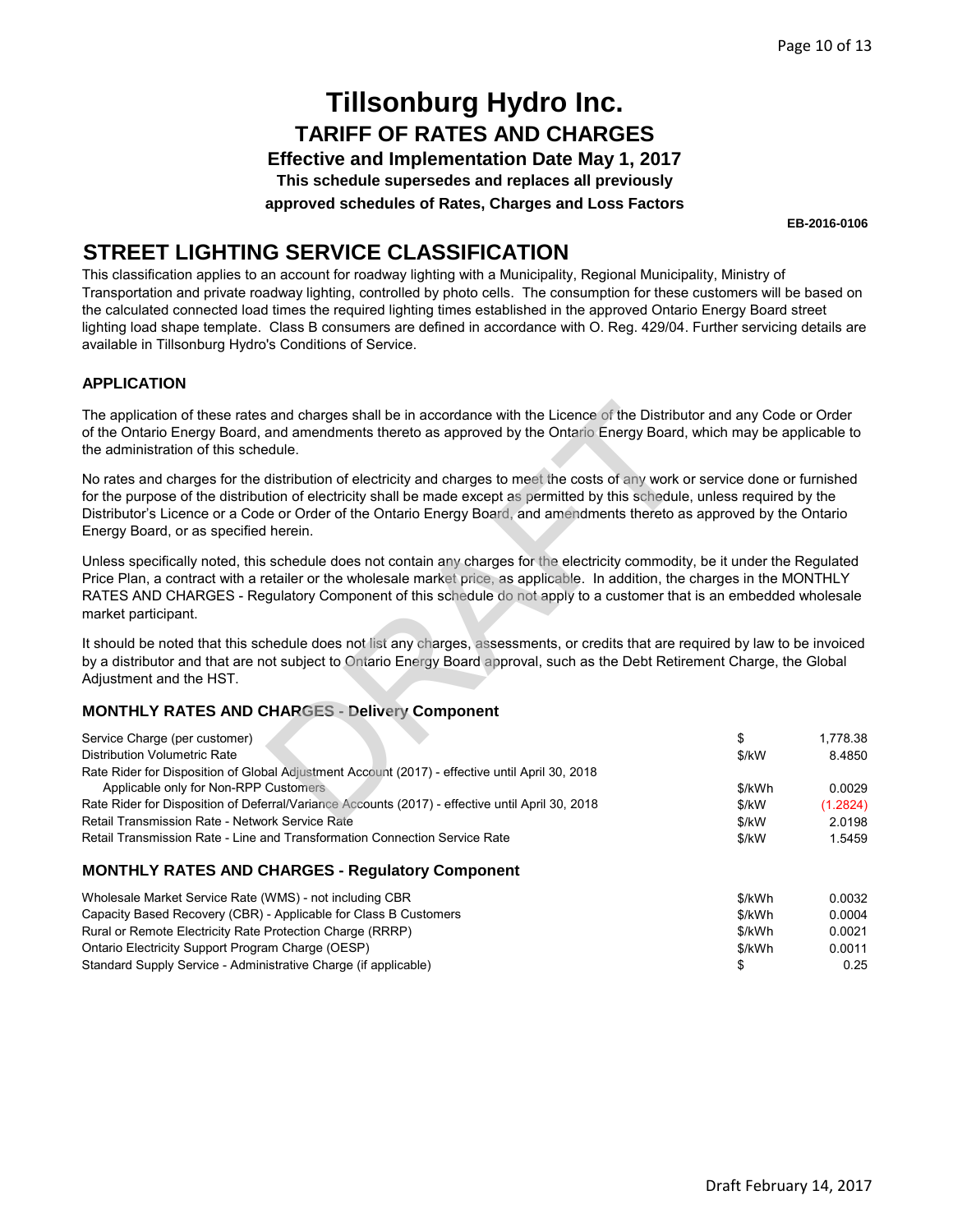**Effective and Implementation Date May 1, 2017**

**This schedule supersedes and replaces all previously**

**approved schedules of Rates, Charges and Loss Factors**

**EB-2016-0106**

### **microFIT SERVICE CLASSIFICATION**

This classification applies to an electricity generation facility contracted under the Independent Electricity System Operator's microFIT program and connected to the distributor's distribution system. Further servicing details are available in Tillsonburg Hydro's Conditions of Service.

#### **APPLICATION**

The application of these rates and charges shall be in accordance with the Licence of the Distributor and any Code or Order of the Ontario Energy Board, and amendments thereto as approved by the Ontario Energy Board, which may be applicable to the administration of this schedule.

No rates and charges for the distribution of electricity and charges to meet the costs of any work or service done or furnished for the purpose of the distribution of electricity shall be made except as permitted by this schedule, unless required by the Distributor's Licence or a Code or Order of the Ontario Energy Board, and amendments thereto as approved by the Ontario Energy Board, or as specified herein. edule.<br>
distribution of electricity and charges to meet the costs of any work constrained in distribution of electricity shall be made except as permitted by this schedule<br>
le or Order of the Ontario Energy Board, and amen

Unless specifically noted, this schedule does not contain any charges for the electricity commodity, be it under the Regulated Price Plan, a contract with a retailer or the wholesale market price, as applicable.

It should be noted that this schedule does not list any charges, assessments, or credits that are required by law to be invoiced by a distributor and that are not subject to Ontario Energy Board approval, such as the Debt Retirement Charge, the Global Adjustment and the HST.

#### **MONTHLY RATES AND CHARGES - Delivery Component**

Service Charge

\$ 5.40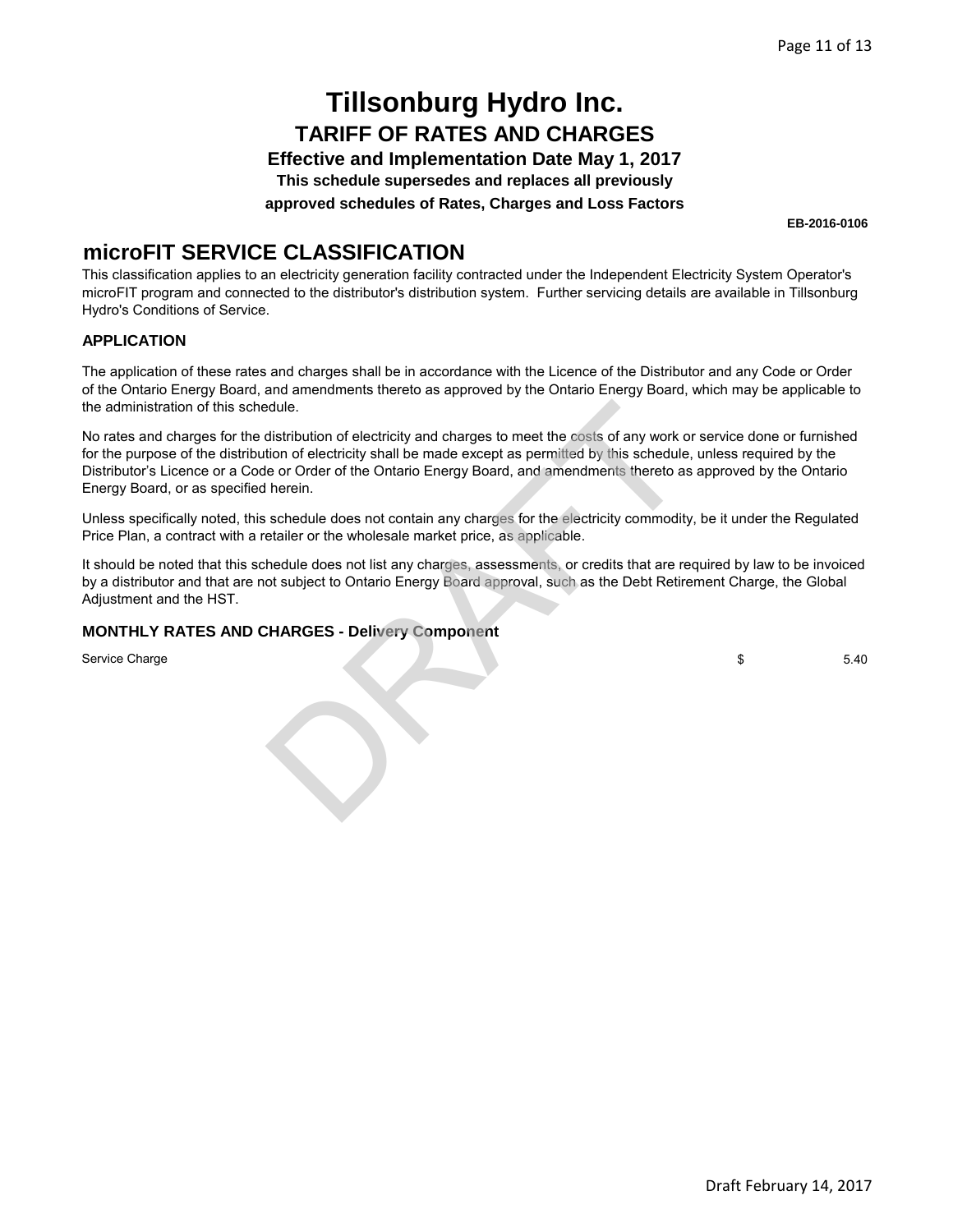**Effective and Implementation Date May 1, 2017**

**This schedule supersedes and replaces all previously**

**approved schedules of Rates, Charges and Loss Factors**

## **ALLOWANCES**

**EB-2016-0106**

| Transformer Allowance for Ownership - per kW of billing demand/month                      | \$/kW | (0.60) |
|-------------------------------------------------------------------------------------------|-------|--------|
| Primary Metering Allowance for transformer losses - applied to measured demand and energy | %     | (1.00) |

## **SPECIFIC SERVICE CHARGES**

The application of these rates and charges shall be in accordance with the Licence of the Distributor and any Code or Order of the Ontario Energy Board, and amendments thereto as approved by the Ontario Energy Board, which may be applicable to the administration of this schedule.

| No charges to meet the costs of any work or service done or furnished for the purpose of the distribution of electricity shall be<br>made except as permitted by this schedule, unless required by the Distributor's Licence or a Code or Order of the Ontario<br>Energy Board, and amendments thereto as approved by the Ontario Energy Board, or as specified herein. |               |        |
|-------------------------------------------------------------------------------------------------------------------------------------------------------------------------------------------------------------------------------------------------------------------------------------------------------------------------------------------------------------------------|---------------|--------|
| It should be noted that this schedule does not list any charges, assessments, or credits that are required by law to be invoiced<br>by a distributor and that are not subject to Ontario Energy Board approval, such as the Debt Retirement Charge, the Global<br>Adjustment and the HST.                                                                               |               |        |
| <b>Customer Administration</b>                                                                                                                                                                                                                                                                                                                                          |               |        |
| Returned cheque (plus bank charges)                                                                                                                                                                                                                                                                                                                                     | \$            | 15.00  |
| Account set up charge/change of occupancy charge (plus credit agency costs if applicable)                                                                                                                                                                                                                                                                               | \$            | 30.00  |
| <b>Non-Payment of Account</b>                                                                                                                                                                                                                                                                                                                                           |               |        |
| Late payment - per month                                                                                                                                                                                                                                                                                                                                                | $\frac{0}{0}$ | 1.50   |
| Late payment - per annum                                                                                                                                                                                                                                                                                                                                                | %             | 19.56  |
| Collection of account charge - no disconnection                                                                                                                                                                                                                                                                                                                         | \$            | 30.00  |
| Disconnect/reconnect at meter - during regular hours                                                                                                                                                                                                                                                                                                                    | \$            | 65.00  |
| Disconnect/reconnect at meter - after regular hours                                                                                                                                                                                                                                                                                                                     | \$            | 185.00 |
| Disconnect/reconnect at pole - during regular hours                                                                                                                                                                                                                                                                                                                     | \$            | 185.00 |
| Install/remove load control device - after regular hours                                                                                                                                                                                                                                                                                                                | \$            | 185.00 |
| <b>Other</b>                                                                                                                                                                                                                                                                                                                                                            |               |        |
| Special meter reads                                                                                                                                                                                                                                                                                                                                                     | \$            | 30.00  |
| Service call - after regular hours                                                                                                                                                                                                                                                                                                                                      | \$            | 165.00 |
| Specific charge for access to the power poles - per pole/year                                                                                                                                                                                                                                                                                                           |               |        |
| (with the exception of wireless attachements)                                                                                                                                                                                                                                                                                                                           | \$            | 22.35  |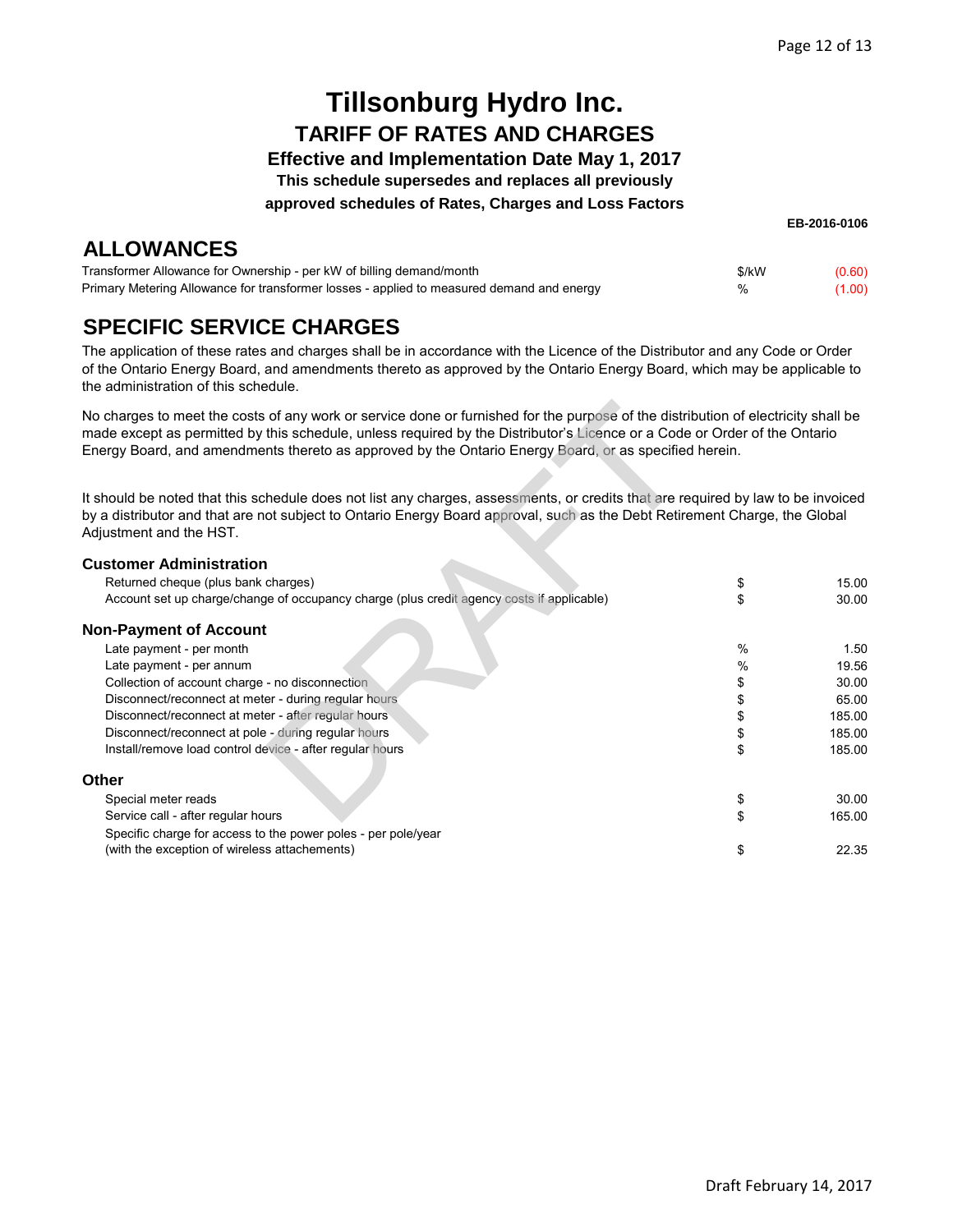**Effective and Implementation Date May 1, 2017**

**This schedule supersedes and replaces all previously**

**approved schedules of Rates, Charges and Loss Factors**

**EB-2016-0106**

## **RETAIL SERVICE CHARGES (if applicable)**

The application of these rates and charges shall be in accordance with the Licence of the Distributor and any Code or Order of the Ontario Energy Board, and amendments thereto as approved by the Ontario Energy Board, which may be applicable to the administration of this schedule.

No rates and charges for the distribution of electricity and charges to meet the costs of any work or service done or furnished for the purpose of the distribution of electricity shall be made except as permitted by this schedule, unless required by the Distributor's Licence or a Code or Order of the Ontario Energy Board, and amendments thereto as approved by the Ontario Energy Board, or as specified herein.

| Effergy Board, or as specified herein.                                                                                                                                                                                                                                                    |         |           |
|-------------------------------------------------------------------------------------------------------------------------------------------------------------------------------------------------------------------------------------------------------------------------------------------|---------|-----------|
| Unless specifically noted, this schedule does not contain any charges for the electricity commodity, be it under the Regulated<br>Price Plan, a contract with a retailer or the wholesale market price, as applicable.                                                                    |         |           |
| It should be noted that this schedule does not list any charges, assessments, or credits that are required by law to be invoiced<br>by a distributor and that are not subject to Ontario Energy Board approval, such as the Debt Retirement Charge, the Global<br>Adjustment and the HST. |         |           |
| Retail Service Charges refer to services provided by a distributor to retailers or customers related to the supply of competitive<br>electricity.                                                                                                                                         |         |           |
| One-time charge, per retailer, to establish the service agreement between the distributor and the retailer                                                                                                                                                                                | \$      | 100.00    |
| Monthly fixed charge, per retailer                                                                                                                                                                                                                                                        |         | 20.00     |
| Monthly variable charge, per customer, per retailer                                                                                                                                                                                                                                       | \$/cut. | 0.50      |
| Distributor-consolidated billing monthly charge, per customer, per retailer                                                                                                                                                                                                               | \$/cut. | 0.30      |
| Retailer-consolidated billing monthly credit, per customer, per retailer                                                                                                                                                                                                                  | \$/cut. | (0.30)    |
| Service Transaction Requests (STR)                                                                                                                                                                                                                                                        |         |           |
| Request fee, per request, applied to the requesting party                                                                                                                                                                                                                                 | \$      | 0.25      |
| Processing fee, per request, applied to the requesting party                                                                                                                                                                                                                              | \$      | 0.50      |
| Request for customer information as outlined in Section 10.6.3 and Chapter 11 of the Retail                                                                                                                                                                                               |         |           |
| Settlement Code directly to retailers and customers, if not delivered electronically through the                                                                                                                                                                                          |         |           |
| Electronic Business Transaction (EBT) system, applied to the requesting party                                                                                                                                                                                                             |         |           |
| Up to twice a year                                                                                                                                                                                                                                                                        | \$      | no charge |
| More than twice a year, per request (plus incremental delivery costs)                                                                                                                                                                                                                     | \$      | 2.00      |

### **LOSS FACTORS**

If the distributor is not capable of prorating changed loss factors jointly with distribution rates, the revised loss factors will be implemented upon the first subsequent billing for each billing cycle.

| Total Loss Factor - Secondary Metered Customer < 5,000 kW | .0333  |
|-----------------------------------------------------------|--------|
| Total Loss Factor - Primary Metered Customer < 5,000 kW   | 1.0233 |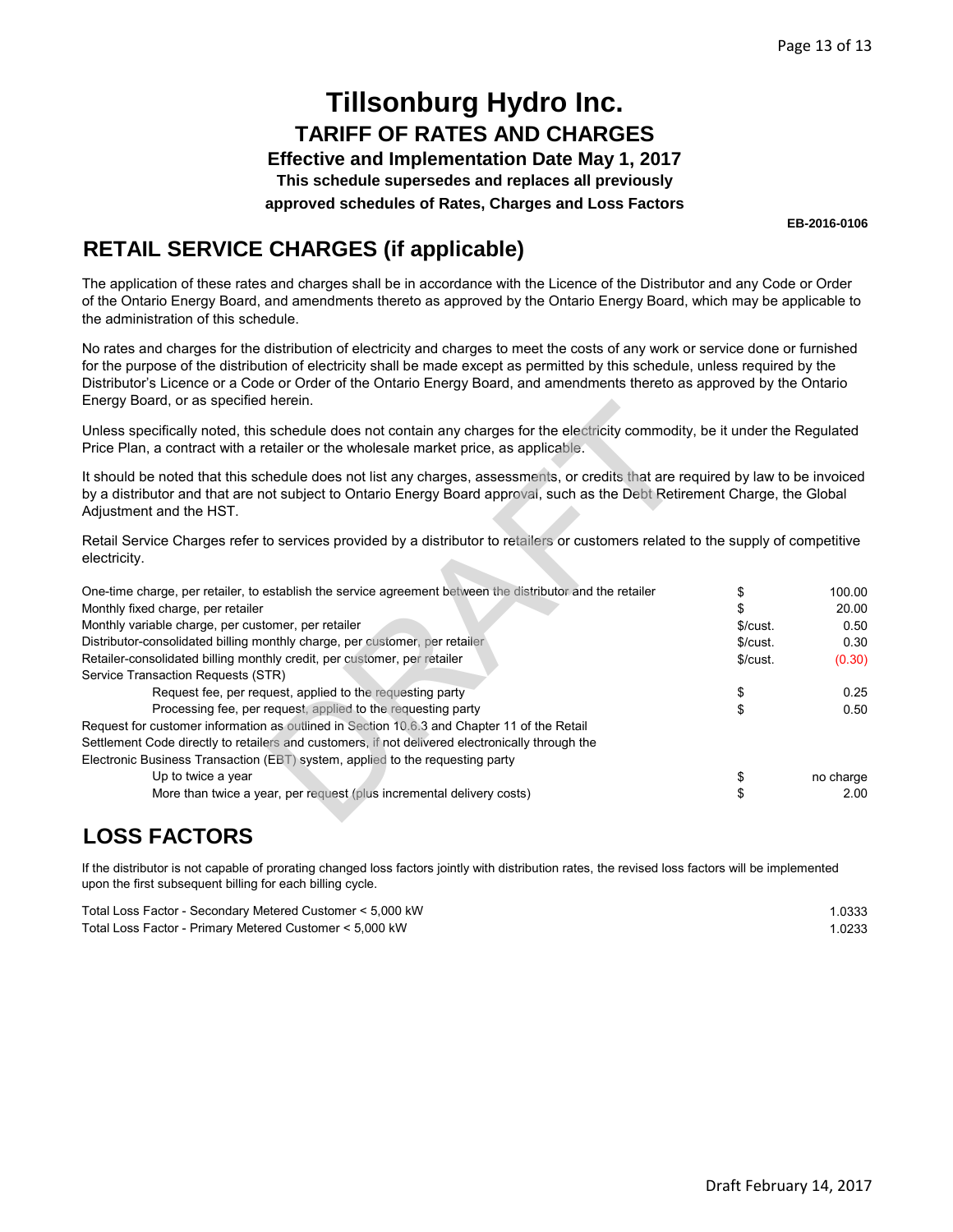**Schedule B**

**To Decision and Rate Order**

**List of Rates and Charges Not Affected by the Price Cap or Annual IR Index**

**OEB File No: EB-2016-0106**

**DATED: [date]**